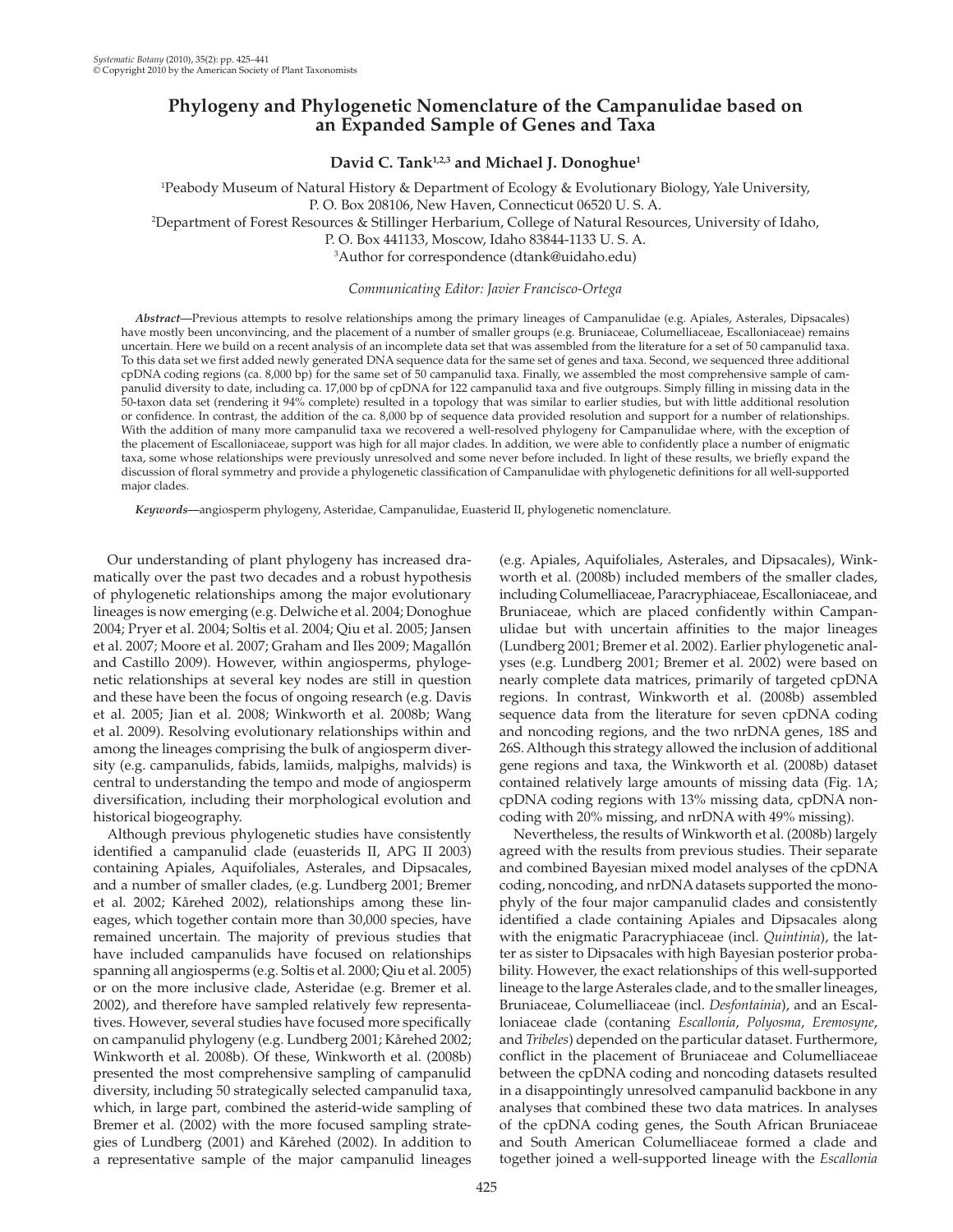



 Fig. 1. Summary matrices and resulting trees for the 50-taxon datasets for Dipsacales (blue), Apiales (red), Asterales (green), Aquifoliales (yellow), and the previously unplaced campanulid lineages (gray); empty cells represent missing sequences. (A) The Winkworth et al. (2008b) matrix; (B) the Winkworth et al. (2008b) matrix but with the addition of sequence data generated in this study; and (C) the matrix in (B) but with the addition of three cpDNA coding regions (ca. 8,000 bp). (D) Summary of inferred relationships for the major lineages of Campanulidae resulting from ML and Bayesian analyses of the filled-in Winkworth et al. (2008b) data set (B). (E) Summary of inferred relationships for the major lineages of Campanulidae resulting from ML and Bayesian analyses of the data set including three additional gene regions (C). Numbers above the branches are Bayesian posterior probabilities; numbers below are ML bootstrap percentages.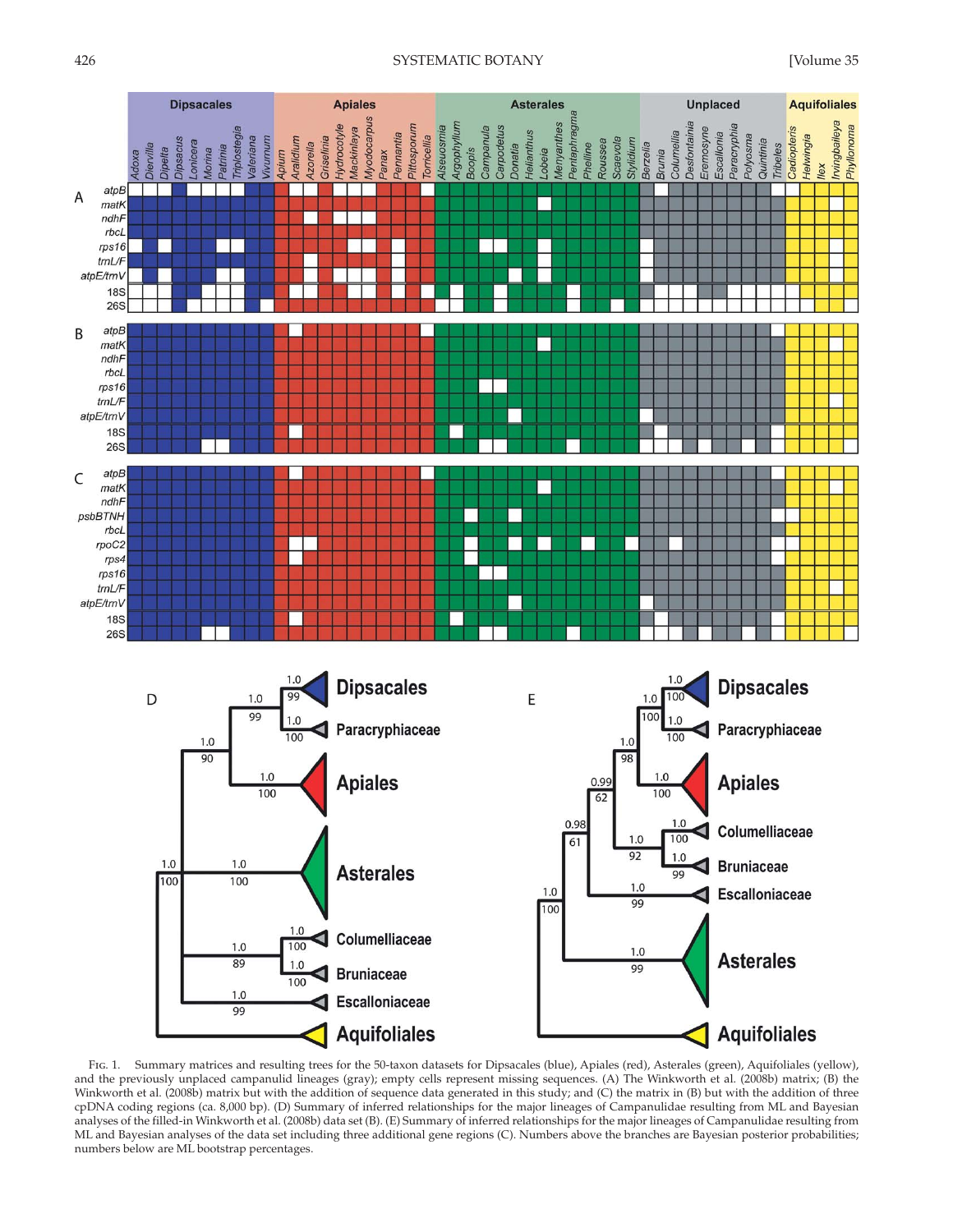clade and the Apiales plus Dipsacales-Paracryphiaceae clade. In contrast, analyses of the cpDNA noncoding matrix placed separate Bruniaceae and Columelliaceae clades in a wellsupported clade along with Asterales, but without resolving relationships among these three lineages. This evident conflict between cpDNA data matrices has likely contributed to the lack of phylogenetic resolution among the major lineages of campanulids (e.g., Winkworth et al. 2008b).

 Therefore, phylogenetic relationships among the primary campanulid lineages remain poorly resolved, as do, in many cases, relationships among the early branching lineages within the major clades. However, as Winkworth et al. (2008b) presented only the results of Bayesian analyses, it is difficult to compare their support values with those of earlier analyses that reported only nonparametric bootstrap and/or jackknife support (e.g. Bremer et al. 2002). Based on simulation studies comparing nonparametric bootstrap values to Bayesian posterior probability values, it has been suggested that bootstrap values are too conservative, while Bayesian posteriors may not be conservative enough (e.g. Suzuki et al. 2002; Cummings et al. 2003; Erixon et al. 2003; Simmons et al. 2004). Although it has been argued that Bayesian posterior probabilities may better approximate true clade probabilities (e.g. Wilcox et al. 2002; Alfaro et al. 2003; Erixon et al. 2003; Brandley et al. 2005), they have been criticized as being more susceptible than bootstrap proportions to erroneously assigning high probability to incorrect clades, especially those subtended by short branches (Alfaro et al. 2003). In this light, it is worrisome that several of the backbone nodes recovered with significant Bayesian posterior probabilities in the Winkworth et al. (2008b) study were marked by especially short branch lengths.

 In the present study we compiled DNA sequence data for ten cpDNA regions, including seven coding and three noncoding regions for a sampling of 122 campanulid taxa (Appendix 1). This is the most comprehensive sample of campanulid diversity to date, with more than twice the number of taxa analyzed by Winkworth et al. (2008b), and, with the addition of the *psbBTNH* , *rpoC2* , and *rps4* genes, approximately 8,000 bp of additional cpDNA coding data. Furthermore, our total cpDNA matrix (122 campanulid taxa plus five outgroups by ca. 17,000 bp) is more than 95% complete. To investigate the effects of missing data and to facilitate comparison with the Winkworth et al. (2008b) analyses, we also analyzed their 50 taxon dataset, but with additional cpDNA and nrDNA sequence data (Appendix 1). We have calculated both Bayesian posterior probabilities and maximum likelihood bootstrap values, and, therefore, are able to identify any clades where these values are divergent.

 The results of our analyses are robust enough to extend the Winkworth et al. (2008b) discussion of the evolution of floral symmetry (a greatly expanded analysis of morphological evolution will be presented elsewhere). Moreover, an enhanced understanding of campanulid phylogeny now supports the phylogenetic naming of several major clades. Building upon the phylogenetic definitions provided by Donoghue et al. (2001) and Cantino et al. (2007), we provide a new classification of Campanulidae that we hope will facilitate communication and help orient future research.

#### Materials and Methods

*Taxon Sampling and Targeted Gene Regions—* Our sampling strategy was guided by two separate, but not mutually exclusive goals. Our primary focus was to select taxa that would adequately represent campanulid diversity, but we also selected taxa that were well represented by currently available sequences. Winkworth et al. (2008b) largely combined the previous sampling strategies of Bremer et al. (2002; 36 campanulids) and Lundberg (2001; 41 campanulids), identifying a sample of 50 campanulid taxa for which a significant amount of sequence data was publically available. In their sampling, Winkworth et al. (2008b) paid special attention to the representation of early-branching lineages within each of the major campanulid clades (i.e. Apiales, Aquifoliales, Asterales, and Dipsacales), as well as those taxa whose placement had remained uncertain (e.g. Bruniaceae, Columelliaceae, Escalloniaceae).

 To enable comparisons between sparsely sampled and nearly complete data matrices, and to take advantage of the large body of existing sequence data, our campanulid sampling included the 50 taxa analyzed by Winkworth et al. (2008b) . In addition, based largely on taxa that had been included in previous molecular phylogenetic studies of Apiales (see Kårehed 2003; Chandler and Plunkett 2004), Aquifoliales (see Kårehed 2001, 2002), Asterales (see Kårehed 2002; Lundberg 2001; Lundberg and Bremer 2003), and Dipsacales (see Donoghue et al. 2003; Moore and Donoghue 2007), we expanded this core sample to include an additional 72 campanulid taxa. This not only fleshes out the representation of several larger clades that have been under-sampled in broad-scale phylogenetic studies, but also is intended to break up long branches identified in earlier studies. In total, our expanded sample included 122 campanulid taxa – 29 Apiales, 40 Asterales, 30 Dipsacales, 9 Aquifoliales, and 14 taxa that appear to fall outside of these four major lineages (e.g. *Sphenostemon, Forgesia, Berzelia* ). Winkworth et al. (2008b) simply rooted their trees along the branch subtending the Aquifoliales taxa, based on previous broader analyses that had obtained strong support for this rooting (e.g. Soltis et al. 2000; Kårehed 2001; Bremer et al. 2002). To further test the position of the root, we included five outgroup taxa selected from the genome-scale chloroplast analysis of Moore et al. (2007) : *Atropa belladona* (gi: 28261696), *Nicotiana tabacum* (gi: 81238323), *Coffea arabica* (gi: 116617087), *Jasminum nudiflorum* (gi: 115391881), and *Spinacia oleracea* (gi: 11497503).

 Winkworth et al. (2008b) chose to include the three coding and three noncoding cpDNA regions used by Bremer et al. (2002), the widely sequenced cpDNA gene *atpB* , and the 18S and 26S nrDNA genes. To this set we have added sequence data from three additional cpDNA coding regions: *rpoC2* , *rps4* , and *psbBTNH* . The *psbBTNH* region encodes four *psb* genes, *psbB* , *psbT* , *psbN* , and *psbH* , and we amplified and sequenced these as one unit. Although this region contains some intergenic spacer data (i.e. noncoding), this represents only a small amount of the entire region; we therefore treat this cpDNA region as part of the coding partition (see *Phylogenetic analyses* ). In all, we targeted seven coding regions of cpDNA (*rbcL* , *ndhF* , *atpB* , *matK* , *rpoC2* , *rps4* , and *psbBTNH* ) and three noncoding regions (rps16 intron, trnL intron and trnL-trnF intergenic spacer (IGS), and the *atpE/trnV* IGS). In addition, from the nuclear genome we included sequences of the nrDNA 18S and 26S genes.

 Whenever possible we used sequences from a single species to represent a taxon. However, building upon the data matrices assembled by Winkworth et al. (2008b) and other previous analyses, we also included a number of composite taxa, where multiple species (sometimes as many as four) were used to represent a lineage (see Appendix 1). For example, for *Hydrocotyle* (Apiales) we used existing sequence data for six of the 12 gene regions included in this study from three different *Hydrocotyle* species ( *H. bowlesioides* , *H. rotundifolia* , and *H. sibthorpioides* ); newly generated sequence data for the remaining six loci included in this study were obtained from a fourth species, *H. vulgaris* . Although not ideal, the use of such composite taxa allowed us to take advantage of the large amount of existing sequence data and to assemble the most complete matrices possible for each of the gene regions (e.g. Soltis et al. 2000; Bremer et al. 2002; Soltis et al. 2007; Jian et al. 2008; Wang et al. 2009). Where possible, such composite sequences were assembled from species that appear to comprise monophyletic groups based on previous studies.

*Molecular Methods—* Total genomic DNAs for this study were obtained either from the DNA banks of the Royal Botanic Gardens, Kew, or the South African National Biodiversity Institute, Kirstenbosch, or extracted from herbarium specimens or silica-gel dried tissue using the modified  $2 \times CTAB$  method of Doyle and Doyle (1987). All genomic DNAs were then amplified by multiple displacement amplification using the illustra GenomiPhi V2 DNA Amplification Kit (GE Healthcare, Piscataway, New Jersey).

 DNA for newly generated sequences of the targeted gene regions was produced via polymerase chain reaction (PCR) using previously published primer sequences for all gene regions except for the cpDNA *rpoC2* and *rps4* genes (see Appendix 2). For these two genes, primers were designed to work universally across asterids based on the complete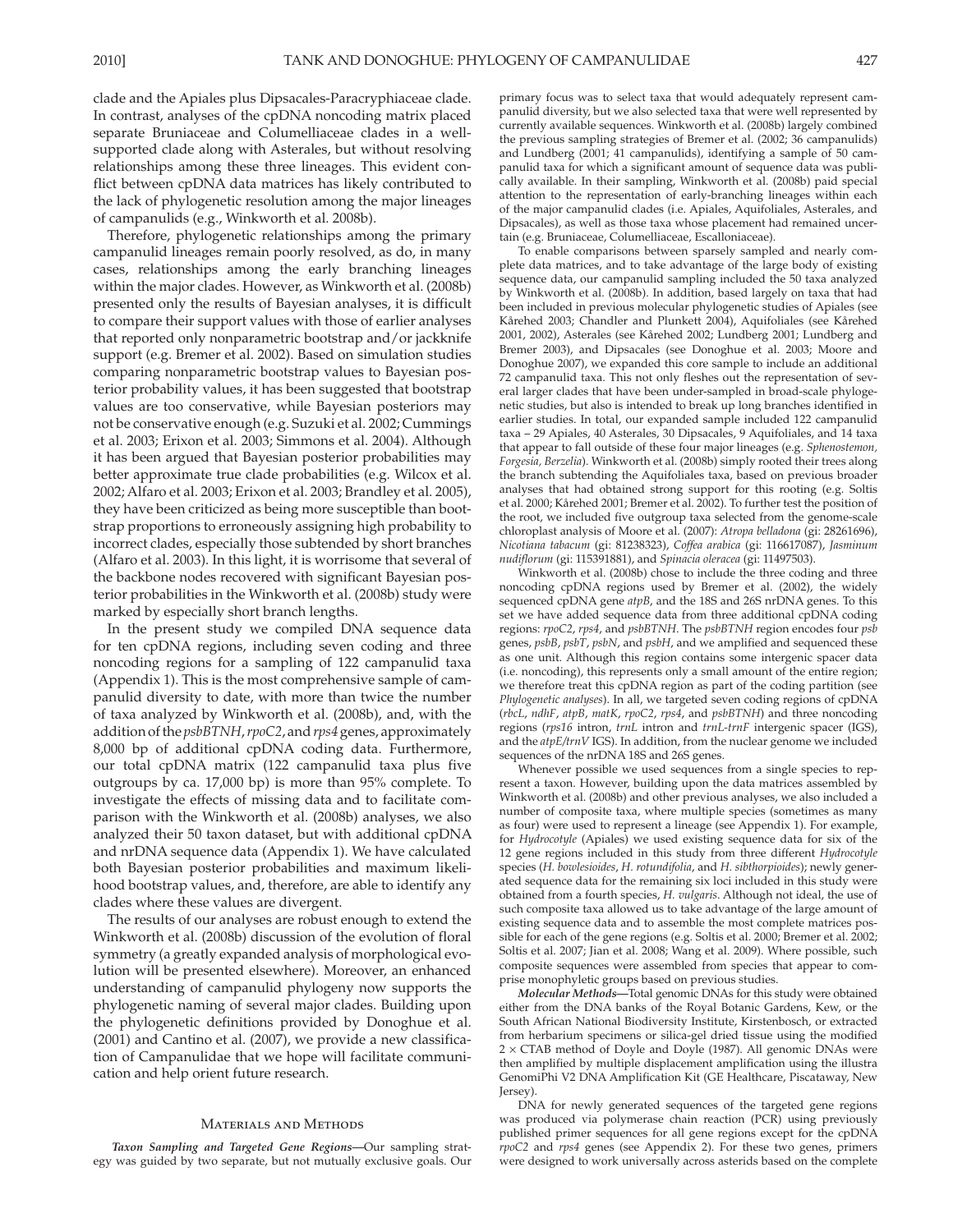chloroplast genome sequences of *Nicotiana tabacum* (gi: 81238323) and *Panax ginseng* (gi: 52220789). For some taxa we had difficulty amplifying larger gene regions in one fragment. In these cases, internal primers were used to amplify the fragments in multiple, overlapping pieces. Amplified PCR products were purified by precipitation from a 20% polyethylene glycol solution and washed in 70% ethanol prior to sequencing. After repeated attempts, we were unable to obtain PCR product for a limited number of taxa for some of the DNA regions (Fig. 1; Appendix 1); however, all taxa included in this study are represented by at least five of the ten cpDNA regions sequenced.

 To ensure accuracy, both strands of the cleaned PCR products were sequenced. Sequencing was conducted in part at the Huck Institutes of the Life Sciences' Nucleic Acid Facility at Pennsylvania State University, and at the W. M. Keck Facility and the Science Hill DNA Analysis Facility at Yale University. All PCR and sequencing primers are listed in Appendix 2. Sequence data were assembled and edited for each gene region using Sequencher v.3.7 (Gene Codes Corporation, Ann Arbor, Michigan). One new *rbcL* , 16 new *ndhF* , 44 new *atpB* , 24 new *matK* , 92 new *rpoC2* , 110 new *rps4* , 107 new *psbBTNH* , 60 new *rps16* , 33 new *trnL/F* , 66 new *atpE/trnV* , 18 new 18S, and 17 new 26S sequences were generated for this study (Appendix 1).

*Phylogenetic Analyses—* Sequence alignments for both the 50-taxon dataset and the 127-taxon dataset were prepared using Muscle v.3.5 (Edgar 2004), with minor adjustments performed manually using Se-Al v.2.0a11 (Rambaut 1996). For each of the 12 gene regions used, separate alignments were made using Muscle v.3.5 (Edgar 2004) for each of the seven previously identified campanulid lineages: Apiales, Aquifoliales, Asterales, Bruniaceae-Columelliaceae, Dipsacales, Escalloniaceae s. l. (including Eremosynaceae and Polyosmaceae), and Paracryphiaceae s. l. (including Quintiniaceae and Sphenostemaceae) (Lundberg 2001; Bremer et al. 2002; Winkworth et al. 2008b). Each alignment was visually inspected and manually adjusted using Se-Al v.2.0a11 (Rambaut 1996). To take advantage of this previous knowledge of campanulid clades and to obtain data matrices with fewer missing data due to alignment ambiguities, the individual clade alignments were iteratively aligned to one another using the group-to-group profile alignment method implemented in Muscle v.3.5 (Edgar 2004). This approach has been successfully employed for largescale phylogenetic analyses in angiosperms (e.g. Smith and Donoghue 2008) and does not force the monophyly of profiled groups in subsequent phylogenetic analyses (Smith et al. 2009). The resulting campanulid-wide multiple sequence alignments were visually inspected and adjusted using Se-Al v.2.0a11 (Rambaut 1996).

 When considering missing data in the alignments, including both within-frame length mutations and missing data due to alignment ambiguity or incomplete sequences, a threshold value of 50% representation was used. We used Phyutility v.2.2 (Smith and Dunn 2008) to exclude sites where a gap was inferred in more than half of the sequences; otherwise, gaps were treated as missing data.

To directly compare our results to those of Winkworth et al. (2008b), we compiled two primary data matrices for the 50-taxon dataset. The first included the four cpDNA coding regions *atpB* , *ndhF* , *matK* , and *rbcL* , the three noncoding cpDNA regions *rps16* , *trnL/F* , and *atpE/trnV* , and the nrDNA 18S and 26S genes. This matrix corresponds to the combined matrix assembled by Winkworth et al. (2008b), but differs in having far fewer missing data (see Results; Fig. 1B). To this data matrix we added the three cpDNA regions *psbBTNH* , *rpoC2* , and *rps4* , which boosted the amount of cpDNA coding data by ca. 8,000 bp (Fig. 1C). For our 127-taxon dataset (122 campanulids and five outgroups), we assembled a combined cpDNA dataset that included all 10 cpDNA regions (the seven cpDNA coding genes; *atpB* , *ndhF* , *matK* , *psbBTNH* , *rbcL* , *rpoC2* , and *rps4* , and the three cpDNA noncoding regions; *atpE/trnV* , *rps16* , and *trnL/F* ). In view of the low return in terms of resolving relationships in campanulids compared to the sequencing effort, we chose not to employ the nrDNA 18S and 26S genes in this analysis. For the assembly of all of the data matrices, we used Phyutility v.2.2 (Smith and Dunn 2008) to concatenate gene regions and convert between file types (e.g. FASTA to NEXUS).

The program Modeltest v.3.6 (Posada and Crandall 1998) was used to determine the model of sequence evolution best fit to the data according to the Akaike information criterion (AIC). Maximum likelihood (ML) analyses were conducted using RAxML v.7.04 (Stamatakis 2006; Stamatakis et al. 2008), and consisted of 500 rapid bootstrap replicates with each gene region treated as a separate partition. Every fifth bootstrap tree generated by the rapid bootstrap analyses was used as a starting tree for full ML searches and the trees with the highest ML scores were chosen. Bayesian phylogenetic analyses were conducted using MrBayes v.3.1.2 (Ronquist and Huelsenbeck 2003), again with each gene region treated as a separate partition. Each analysis was conducted using the same models used

for the ML analyses and consisted of two runs of 20,000,000 generations from a random starting tree using a variable rate prior, six discrete rate categories to estimate the gamma distribution, and four Markov chains (using the default heating values) sampled every 1,000 generations. Convergence of the chains was determined by examining the plot of all parameter values and the -lnL against generation time using the program Tracer v.1.4 (Rambaut and Drummond 2004). Stationarity was assumed when all parameter values and the -lnL had stabilized. Burn-in trees were then discarded and the remaining trees, and their associated parameter values, were saved. To explore more tree space and to decrease the chance of obtaining stationarity on local optima, two independent analyses were performed for each data set.

## **RESULTS**

 *Data Matrices—* Figure 1 shows a graphical representation of the Winkworth et al. (2008b) 50-taxon dataset along with the two 50-taxon datasets compiled for this study. To the Winkworth et al. (2008b) combined genome dataset (Fig. 1A) we added newly generated sequence data for all gene regions except *rbcL* (which was already complete), bringing the cpDNA coding and cpDNA noncoding data partitions to 98% and 97% complete, respectively, and the nrDNA partition to 84% complete (Fig. 1B). With the addition of the three cpDNA coding regions, *psbBTNH* , *rpoC2,* and *rps4* , the cpDNA coding partition was increased by ca. 8,000 bp and was 94% complete (Fig. 1C). Our dataset with 122 campanulid taxa and five outgroups comprised the same ten cpDNA regions and was 93% and 91% complete for the coding and noncoding partitions, respectively.

 Multiple sequence alignments for the seven cpDNA coding regions and the two nrDNA regions were relatively straight forward. However, in each of these nine gene regions, the alignments resulted in several single base and small insertions and deletions, many of these involving previously published sequences and likely reflecting sequencing errors (as noted by Winkworth et al. 2008b). Alignment of the three noncoding cpDNA regions required the introduction of numerous short gaps throughout the alignment. All data matrices used in this study are available in TreeBASE (study number S2493).

 *Phylogenetic Analyses—* Because trees resulting from preliminary analyses of both the individual genes and the separate data partitions (i.e. cpDNA coding, cpDNA noncoding, and nrDNA) were largely consistent with one another, only differing in regions that received relatively low ML bootstrap values and/or < 0.95 Bayesian posterior probabilities (trees not shown), we present only the results from the combined phylogenetic analyses representing the largest possible data matrices for the two 50-taxon datasets and the expanded 127-taxon dataset. To account for the inherent differences that exist between loci in base composition and among site rate variation, both ML and Bayesian phylogenetic analyses were fully partitioned, with each gene region treated as a separate partition. For each partition, model selection, as implemented in Modeltest v.3.6 (Posada and Crandall 1998), resulted in the  $GTR + I + G$  model of sequence evolution. Following the recommendation of Ronquist and Huelsenbeck (2003), the parameter for the proportion of invariable sites (I) was not implemented, but rather, the GTR + G model was implemented and the number of discrete rate categories used to estimate the gamma shape parameter was increased from four to six. Although runtime is increased linearly with an increase in the number of rate categories, this modification from the default parameters has been shown to improve convergence properties, especially with large datasets like the ones being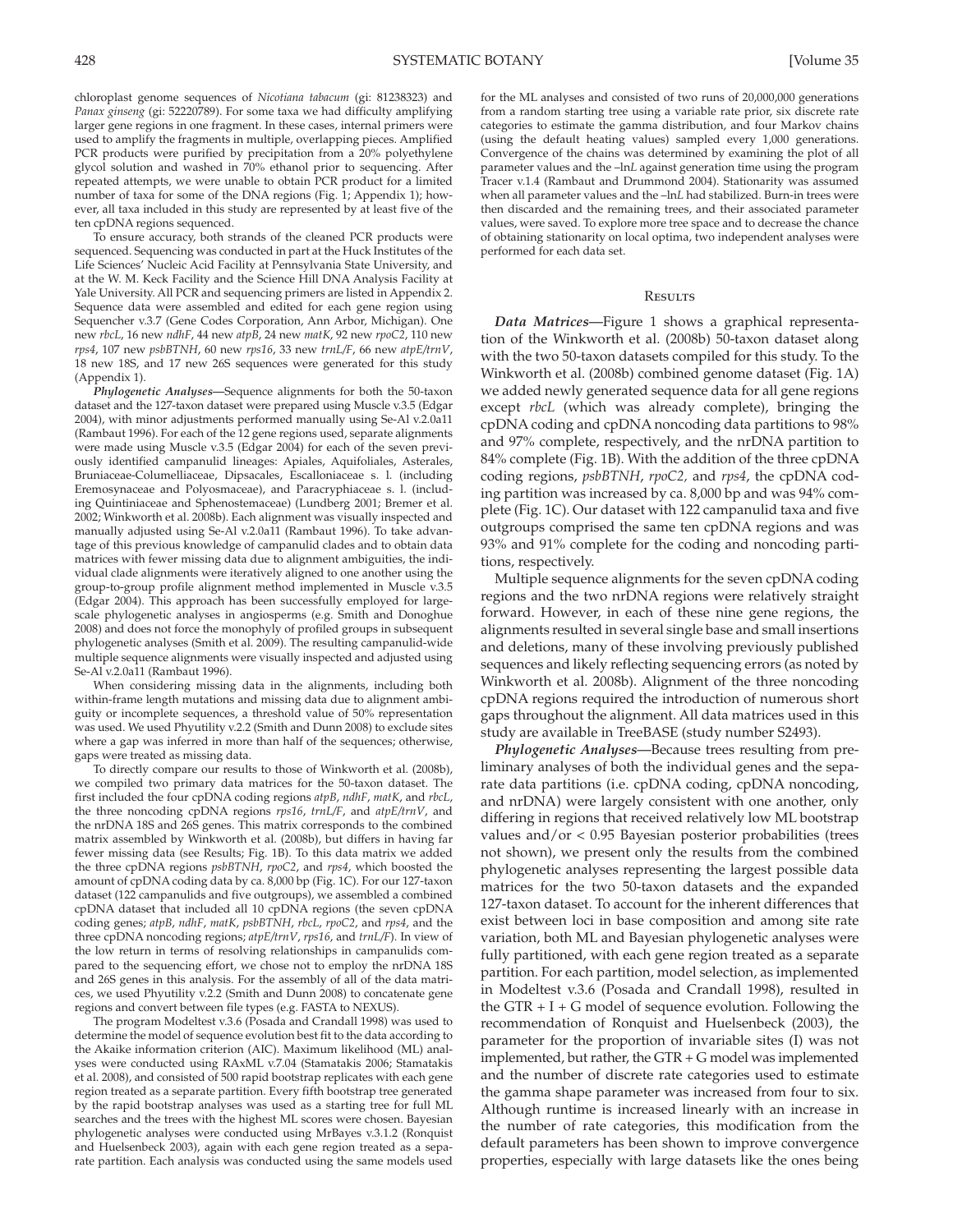analyzed here (Ronquist and Huelsenbeck 2003). Likewise, Stamatakis (2006) discourages the use of the I parameter, and, therefore, our ML analyses used the GTR + G model of sequence evolution as implemented by the rapid bootstrap algorithm in RAxML (Stamatakis et al. 2008).

 Figure 1D and 1E show a comparison of the summary trees resulting from both ML and Bayesian phylogenetic analyses of the 50-taxon datasets. The tree in Fig. 1D was obtained from the dataset represented in Fig. 1B, which differs from Winkworth et al. (2008b; Fig. 1A) only by filling in missing data. The tree in Fig. 1E was obtained from the dataset in Fig. 1C, in which three cpDNA regions were added to the dataset in Fig. 1B. For both datasets, Bayesian and ML analyses resulted in identical topologies. Bayesian posterior probabilities and bootstrap percentages are shown for the major lineages comprising the campanulid clade, and it is clear that both analyses recovered the major clades with strong support. However, using only the genes used by Winkworth et al. (2008b) yielded a topology (Fig. 1D) that was largely unresolved with respect to relationships among the major campanulid lineages (Bayesian posterior probabilities < 0.50 and ML bootstrap values  $<$  50%; Fig. 1D). In contrast, analyses including the additional cpDNA regions provided significant Bayesian posterior probabilities for the successive sister group relationships of the Asterales clade, the Escalloniaceae clade, and the Columelliaceae-Bruniaceae clade to the well-supported Apiales-Paracryphyiaceae-Dipsacales clade (Fig. 1E). However, ML bootstrap percentages for these backbone relationships were still marginal.

 Figure 2 shows the majority rule consensus tree resulting from the partitioned Bayesian analysis of the expanded gene sampling for the 50-taxon dataset (Fig. 1C). The ML topology was identical, and the ML bootstrap values are shown on the tree. We note that there are several minor differences between this result and the result highlighted by Winkworth et al. (2008b; see their Fig. 1). Regarding relationships among the major lineages, in our analysis the Escalloniaceae clade appears as sister to a clade including Columelliaceae plus Bruniaceae, Apiales, and Dipsacales plus Paracryphiaceae. The position of the Escalloniaceae clade was unresolved in Winkworth et al. (2008b). Unfortunately, although this clade is supported here by a high posterior probability (0.98), bootstrap support is low (61%). Likewise, although our addition of genes favors the placement of the Bruniaceae-Columelliaceae



FIG. 2. Majority rule consensus tree with mean branch lengths from the partitioned Bayesian analysis of the expanded sample of genes for the 50-taxon dataset ( Fig. 1C ). Branch lengths are proportional to the mean number of substitutions per site as measured by the scale bar. Thickened branches received Bayesian posterior probabilities ≥ 0.95 and ML bootstrap percentages ≥ 80%. Bayesian posterior probabilities and ML bootstrap values (above and below the branches, respectively) are indicated for the two backbone nodes that received significant Bayesian posterior probabilities but low ML bootstrap support.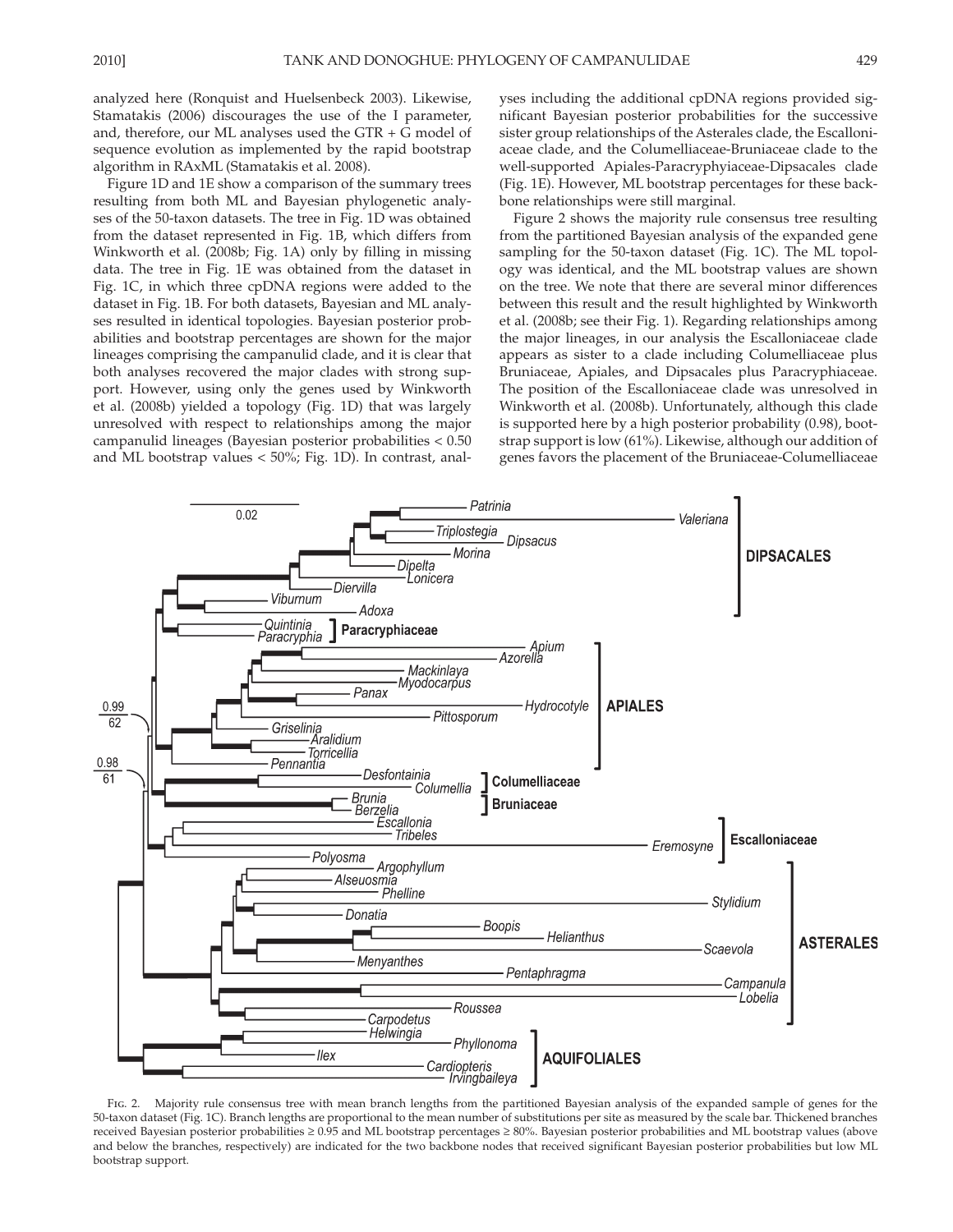clade with the Apiales-Paracryphiaceae-Dipsacales clade (as opposed to a weak link with Asterales, as in Winkworth et al. 2008b), the support for the new placement remains somewhat uncertain (posterior probability of 0.99, bootstrap of 62%). The addition of gene regions boosts support in several cases within the major clades. We note, for example, that our expanded analysis favors the placement of *Morina* with the Dipsacaceae plus Valerianaceae clade (i.e. recognition of the Valerina clade of Donoghue et al. 2001; 2003).

 Figure 3 shows the majority rule consensus tree resulting from the partitioned Bayesian analysis of the dataset including 122 campanulid taxa and five outgroups. Again, the ML topology was identical, and ML bootstrap values are shown on the tree. Regarding relationships among the major lineages along the backbone of the tree, several results are noteworthy. First, our analysis strongly supports previous studies that have rooted the campanulid clade between the Aquifoliaceae and a clade containing the rest of Campanulidae, which is supported by a prior probability of 1.0 and a bootstrap value of 100% (Fig. 3; outgroups not shown). Second, this much larger tree agrees with our expanded 50-taxon tree in placing Asterales as the sister group of a clade containing Escalloniaceae, Columelliaceae-Bruniaceae, Apiales, and Dipsacales-Paracryphiaceae. However, this relationship remains poorly supported; indeed, it receives less support in the larger tree (Bayesian posterior probability = 0.85, ML bootstrap = 47%). Third, this analysis more strongly supports the placement of the Columelliaceae-Bruniaceae clade as the sister group of the Apiales-Dipsacales-Paracryphiaceae clade (Bayesian posterior probability  $= 1.0$ , ML bootstrap  $=$ 90%). Fourth, Apiales continues to appear as the sister group of Dipsacales plus Paracryphiaceae with strong support (Bayesian posterior probability = 1.0, ML bootstrap =  $99\%$ ). Likewise, we continue to recover a strong link between Paracryphiaceae and Dipsacales (Bayesian posterior probability = 1.0, ML bootstrap = 100%). Overall, expanded taxon sampling has increased support for the backbone relationships, which are now uniformly high with the exception of the placement of the Escalloniaceae.

 Relationships within the major clades in Fig. 3 largely correspond with those obtained in previous analyses. For example, the major relationships within Dipsacales are the same as those obtained in previous studies (reviewed in Donoghue et al. 2003; Winkworth et al. 2008a). One significant addition concerns the placement of *Zabelia* with the Morinaceae, as opposed to its expected placement with *Abelia* in the Linnaeeae based on prior taxonomic treatments (e.g. Hara 1983). Within Asterales it is noteworthy that the results of Winkworth et al. (2008b; also Kårehed 2002; Lundberg and Bremer 2003) are upheld in the placement of Campanulaceae with Roussaceae, *Donatia* with Stylidiaceae, and the position of *Pentaphragma* as the sister group to the remainder of Asterales minus the Campanulaceae-Roussaceae clade (in contrast to Bremer et al. 2002). However, our results, which agree with those of Kårehed (2002) and Lundberg and Bremer (2003) with respect to the position of Alseuosmiaceae and its relatives, differ from those of Winkworth et al. (2008b) who found significant support for a link with Stylidiaceae.

 Figure 3 also shows the placement of several additional taxa that have not previously been sampled in analyses that have included a broad sampling of campanulid lineages. In agreement with Lundberg (2001), Sphenostemon was placed with confidence in the Paracryphiaceae clade (with *Paracryphia*

and *Quintinia*). Likewise, we confirmed the placement of *Platyspermation* with *Alseuosmia, Wittsteinia* , and *Crispiloba* in the Alseuosmiaceae clade (e.g. Lundberg and Bremer 2003). We were also able to confirm the placement of several other rarely sampled campanulid taxa (see Lundberg 2001) in the strongly supported Escalloniaceae clade, including *Anopterus* , *Forgesia* , and *Valdivia* .

### **Discussion**

*Filling in and Expanding the 50-taxon Dataset*—Phylogenetic studies prior to Winkworth et al. (2008b), which focused on broader relationships within angiosperms or on the placement of enigmatic groups, consistently obtained two major results. First, they demonstrated the existence of a well-supported campanulid clade that includes the Apiales, Aquifoliales, Asterales, and Dipsacales, along with several other less diverse and historically problematical lineages (e.g. Escalloniaceae, Bruniaceae, Columelliaceae, and Paracryphiceae) (e.g. Soltis et al. 2000; Lundberg 2001; Bremer et al. 2002; Kårehed 2002, 2003; Lundberg and Bremer 2003). Second, they showed Aquifoliales to be the sister group of the rest of the campanulids (e.g. Soltis et al. 2000; Kårehed 2001; Bremer et al. 2002). Otherwise, these studies either differed from one another with respect to the relationships among the major campanulid lineages, or were unable to provide confident resolution.

 Winkworth et al. (2008b) compiled matrices of existing sequence data for seven cpDNA and two nrDNA regions in the hope that these data would yield a more resolved phylogeny, and, indeed, they made some progress. For example, they were able to confidently resolve the position of the Paracryphiaceae (including *Quintinia*, sensu Lundberg 2001) as the sister group to the Dipsacales, and showed that the Dipsacales-Paracryphiaceae clade is sister to the Apiales. These results alone had important implications for flower evolution, confirming the suspicion (e.g. Donoghue et al. 2003) that small, rotate, radially symmetrical corollas were probably ancestral in the Dipsacales-Paracryphiaceae-Apiales clade, and that large, tubular, bilaterally symmetrical flowers were most likely derived with the origin of the Caprifoliaceae (sensu Donoghue et al. 2001) within the Dipsacales (Winkworth et al. 2008b). However, the analyses of Winkworth et al. (2008b) provided little additional resolution of backbone relationships among the major campanulid lineages.

 Part of the problem with Winkworth et al. (2008b) might have been the fact that their data matrices included a significant amount of missing data (Fig. 1A; cpDNA coding regions with 11% missing data, cpDNA noncoding with 20% missing, and nrDNA with 49% missing). However, our 94% complete dataset for the same genes used by Winkworth et al. (2008b) resulted in an overall topology that was similar to the Winkworth et al. (2008b) tree. This filled-in dataset provides increased confidence in the Apilaes-Dipsacales-Paracryphiaceae clade. In addition, several clades that were only weakly supported in the Winkworth et al. (2008b) study were recovered with stronger support. However, several other relationships remain only weakly supported (tree not shown), including (1) the unresolved position of *Myodocarpus* with respect to core Apiales (i.e. Apiaceae and Araliaceae), (2) the position of both the *Alseuosmia* - *Argophyllum-Phelline* clade and the Stylidiaceae clade ( *Stylidium* and *Donatia* ) within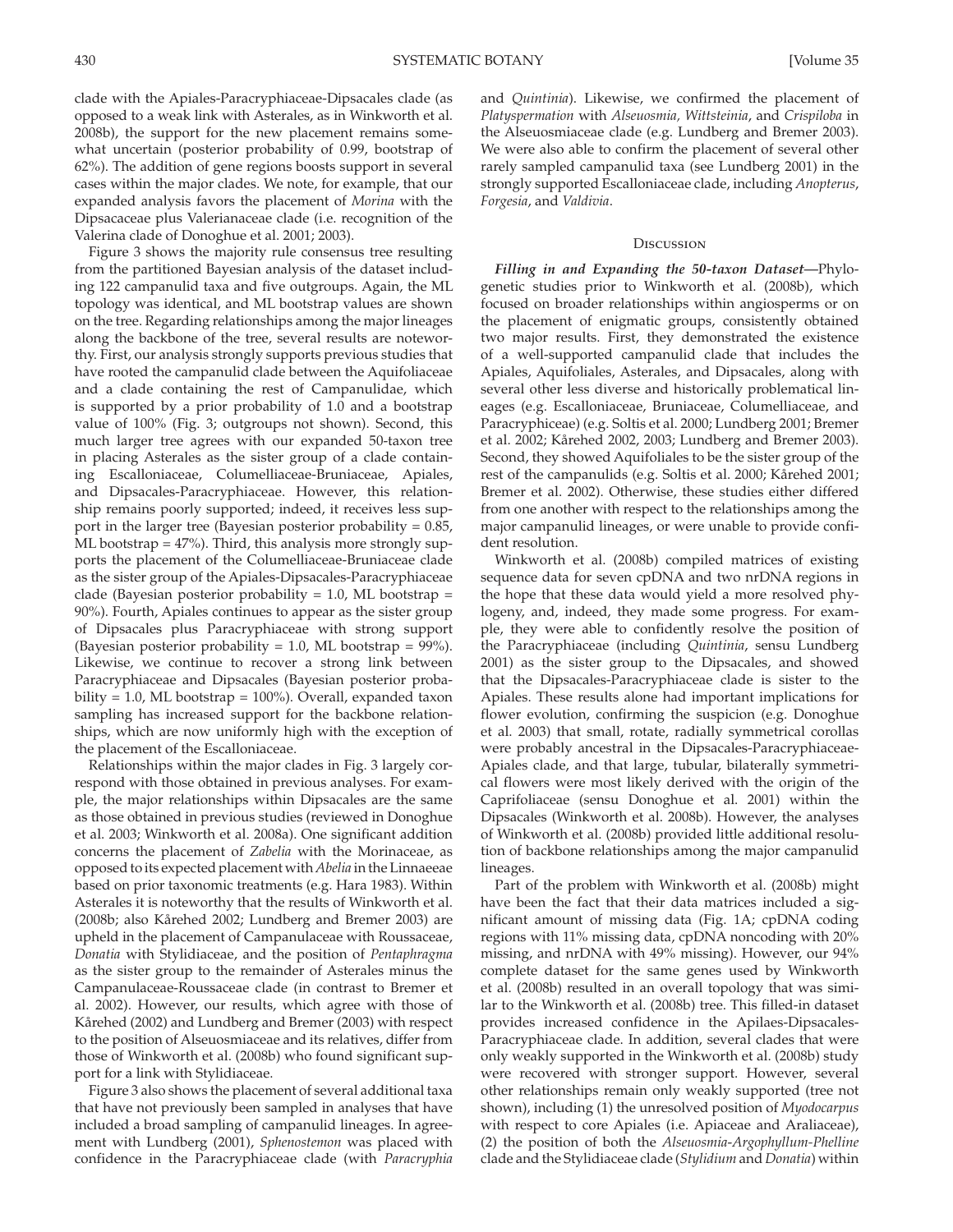

 Fig. 3. Majority rule consensus tree with mean branch lengths from the partitioned Bayesian analysis of ten chloroplast genes for 122 campanulid taxa and five outgroups (removed). Branch lengths are proportional to the mean number of substitutions per site as measured by the scale bar. Thickened branches received Bayesian posterior probabilities ≥ 0.95 and ML bootstrap percentages ≥ 75%. Bayesian posterior probabilities and ML bootstrap percentages (above and below the line, respectively) are indicated along the backbone; asterisk marks the low statistical support for the position of the Escalloniaceae clade.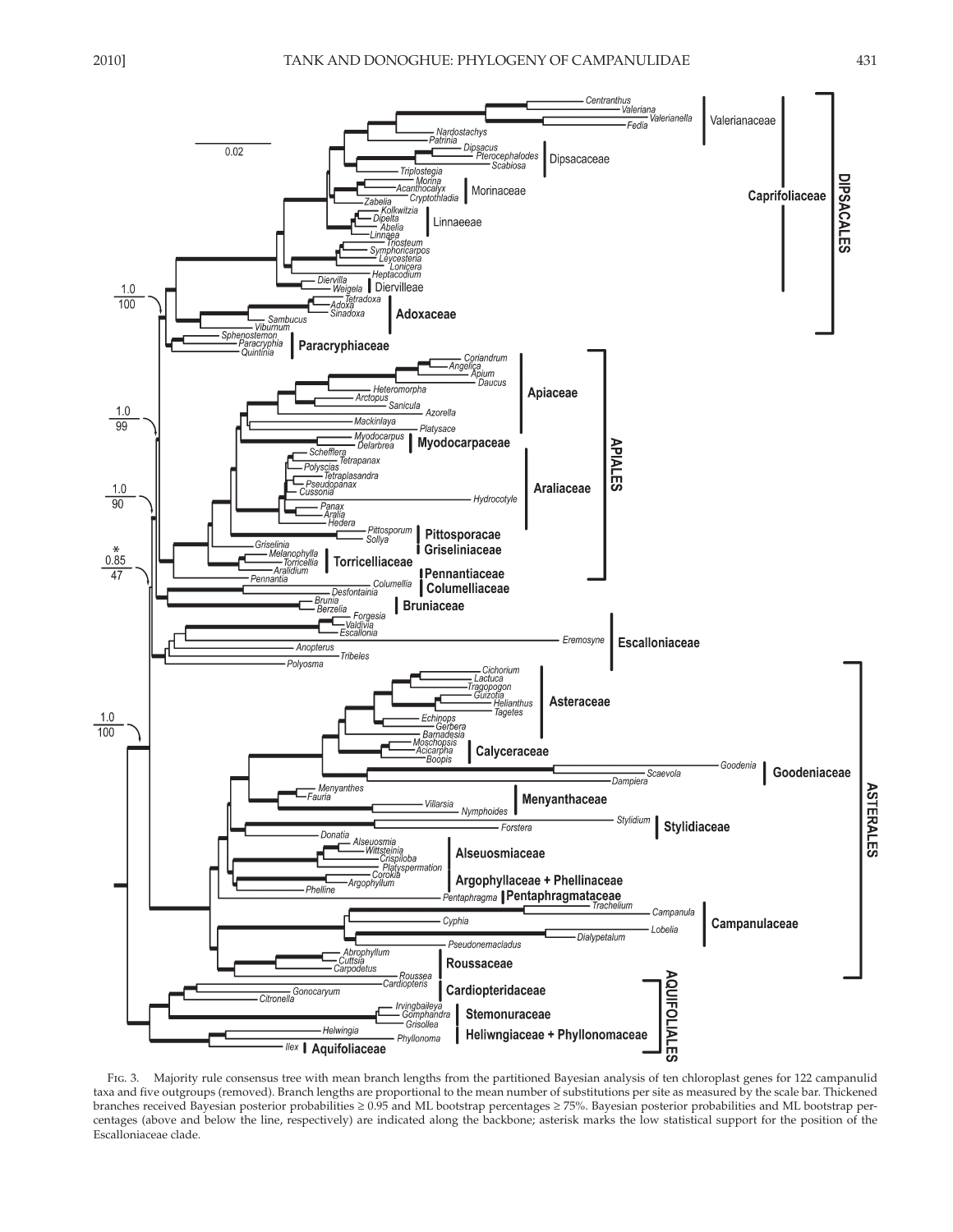the core Asterales, (3) the relationships among *Alseuosmia* , *Argophyllum,* and *Phelline*, and (4) the relationships among the lineages comprising the Escalloniaceae clade. Overall, we conclude that filling in much of the missing data in the Winkworth et al. (2008b) data matrix provided little additional resolution of the campanulids.

 In contrast, the addition of the *psbBTNH* , *rpoC2* , and *rps4* gene regions, ca. 8,000 bp of cpDNA coding data, did help to resolve the campanulid backbone, and provided support for many of the relationships left unresolved even in the filled-in analysis of the Winkworth et al. (2008b) genes (compare Figs. 1D and 1E). In the analysis of this expanded dataset we obtained increased support for the successive sister group relationships of the Asterales clade, the Escalloniaceae clade, and the Bruniaceae-Columelliaceae clade, to the wellsupported Apiales-Dipsacales-Paracryphiaceae clade (Figs. 1E) and 2). However, while these relationships received significant Bayesian posterior probability values, it is noteworthy that ML bootstrap values were not high.

 In addition to the backbone, most other relationships are resolved with greater confidence with the addition of the ca. 8,000 bp of cpDNA coding data (Fig. 2). With the exception of the relationships within the Escalloniaceae clade, the relationships among *Alseuosmia* , *Argophyllum,* and *Phelline* within the Asterales, and the sister group relationship of Stylidiaceae (*Stylidium* and *Donatia* ) and the *Alseuosmia* - *Argophyllum-Phelline* clade, all other relationships recovered within the major campanulid lineages were supported by Bayesian posterior probabilities greater than 0.95 and ML bootstrap values greater than 80% (Fig. 2). For example, *Myodocarpus* is resolved as sister to Apiaceae with strong support. This agrees with the majority of earlier studies (but see Chandler and Plunkett 2004), but this is the first analysis in which this result has received high levels of statistical support.

 A noteworthy case concerns the relationships among *Helwingia* , *Ilex* , and *Phyllonoma* within the Aquifoliales. In broad scale angiosperm or asterid studies, *Helwingia* was consistently identified as more closely related to *Ilex* than to *Phyllonoma*, with varying levels of support (e.g. Morgan and Soltis 1993; Soltis and Soltis 1997; Olmstead et al. 2000; Lundberg 2001; Kårehed 2002). Winkworth et al. (2008b) obtained this same result, as did we when we simply filled in the Winkworth et al. data matrix (albeit with only moderate ML bootstrap support [66%], tree not shown). However, with the three additional cpDNA coding regions added, we found strong support for a *Phyllonoma-Helwingia* clade to the exclusion of *Ilex*. This result makes sense from the standpoint of morphological characters, as *Helwingia* and *Phyllonoma* share several apomorphies, including epiphyllous inflorescences, fimbriate stipules, and brochidodromous leaf venation (see Stevens 2001 onward).

 *Increased Taxon Sampling—* Increased taxon sampling can have a significant effect on both topology and statistical support (e.g. Hillis 1996, 1998; Zwickl and Hillis 2002), and this may be especially the case in sparsely sampled lineages like the campanulids. In adding taxa to the 50-taxon dataset our aim was to increase the sampling of large and undersampled groups (e.g. Apiaceae, Asteraceae), to break up long branches (e.g. *Forstera* in the Stylidiaceae), and to include enigmatic taxa that have not yet been included in phylogenetic studies (e.g. *Zabelia, Valdivia, Gomphandra* ). These additions yielded a number of important results. Regarding the backbone phylogeny, support is now high for all major clades except for

the position of Escalloniaceae, where support is even weaker in this larger study. The short branches subtending a number of these early diverging clades suggest a rapid radiation early in campanulid phylogeny. We have been successful in confidently resolving the phylogenetic relationships of several enigmatic groups, including *Zabelia* (sister to Morinaceae in the Dipsacales), *Sphenostemon* (Paracryphiaceae), *Valdivia* , *Forgesia* , and *Anopterus* (in the expanded Escalloniaceae, sensu Lundberg 2001 ), *Platyspermation* (Alseuosmiaceae in the Asterales), *Gonocaryum* and *Gomphandra* (Cardiopteridaceae and Stemonuraceae, repectively, in the Aquifoliales).

 Taken together, our analyses demonstrate the efficacy of the now standard, brute-force approach (e.g. underlying most NSF-AToL projects) of simply adding both genes and taxa to resolve difficult phylogenetic problems. However, a number of weakly supported results (e.g. relationships within the Araliaceae and Escalloniaceae clades), and inconsistencies with previous studies, caution that further increases will be necessary to obtain uniformly satisfying results. For example, in the Dipsacales, the (( *Pterocephalodes, Dipsacus* ) *Scabiosa* ) relationship seen in Fig. 3 (also see Moore et al. 2006) is at odds with a richly sampled analysis of Dipsacaceae (Carlson et al. 2009 ), which instead strongly supports ( *Pterocephalodes* (*Dipsacus* , *Scabiosa* )). Likewise, the (( *Acanthocalyx* , *Morina* ) *Cryptothladia* ) result shown in Fig. 3 conflicts with the earlier, more detailed analysis of Morinaceae (Bell and Donoghue 2003 ), which instead obtained ( *Acanthocalyx* ( *Morina* , *Cryptothladia* )). In the Asterales, *Echinops* and *Gerbera* form a strongly supported clade in the Asteraceae (Bayesian posterior probability = 1.0, ML bootstrap =  $100\%$ ; Fig. 3), a result that contradicts detailed studies of phylogenetic relationships in Asteraceae, which place *Gerbera* and *Echinops* in the separate, early-diverging Asteraceae lineages Mutisioideae and Carduoideae, respectively (e.g. Panero and Funk 2008).

*Implications for Flower Evolution—A detailed analysis of* morphological evolution is beyond the scope of the present paper, but is being pursued elsewhere. However, it is worth noting that our much-expanded analyses support the conclusions of Winkworth et al. (2008b) regarding flower evolution in the Dipsacales. That is, we concur that radially symmetrical flowers were probably ancestral at the level of the Apiales-Dipsacales-Paracryphiaceae clade, and that the evolution of bilaterally symmetrical corollas probably coincided with the origin of the Caprifoliaceae (sensu Donoghue et al. 2001, 2003) within the Dipsacales (Fig. 3). The location of this particular shift in symmetry appears to correlate with duplications in genes that are involved in the development of flower symmetry (both the CYCLOIDEA and DIVARICATA gene families; Howarth and Donoghue 2005; 2009).

 Looking more broadly across the Campanulidae, the Aquifoliales, Apiales, Escalloniaceae, Bruniaceae, and Collumelliaceae clades are all characterized by radially symmetrical flowers, except in rare circumstances (e.g. the enlarged corollas of marginal flowers in the inflorescences of some Apiaceae; the bilateral androecium of *Cheirantheira* of the Pittosporaceae). Asterales exhibit both conditions and it is likely that bilateral flowers evolved multiple times independently within this clade.

 Although earlier authors interpreted bilateral corollas as ancestral in Asteraceae (e.g. Jeffrey 1977), a more thorough understanding of phylogenetic relationships (including the connection with Calyceraceae) suggests that radially symmetric corollas are likely the ancestral condition (e.g. Bremer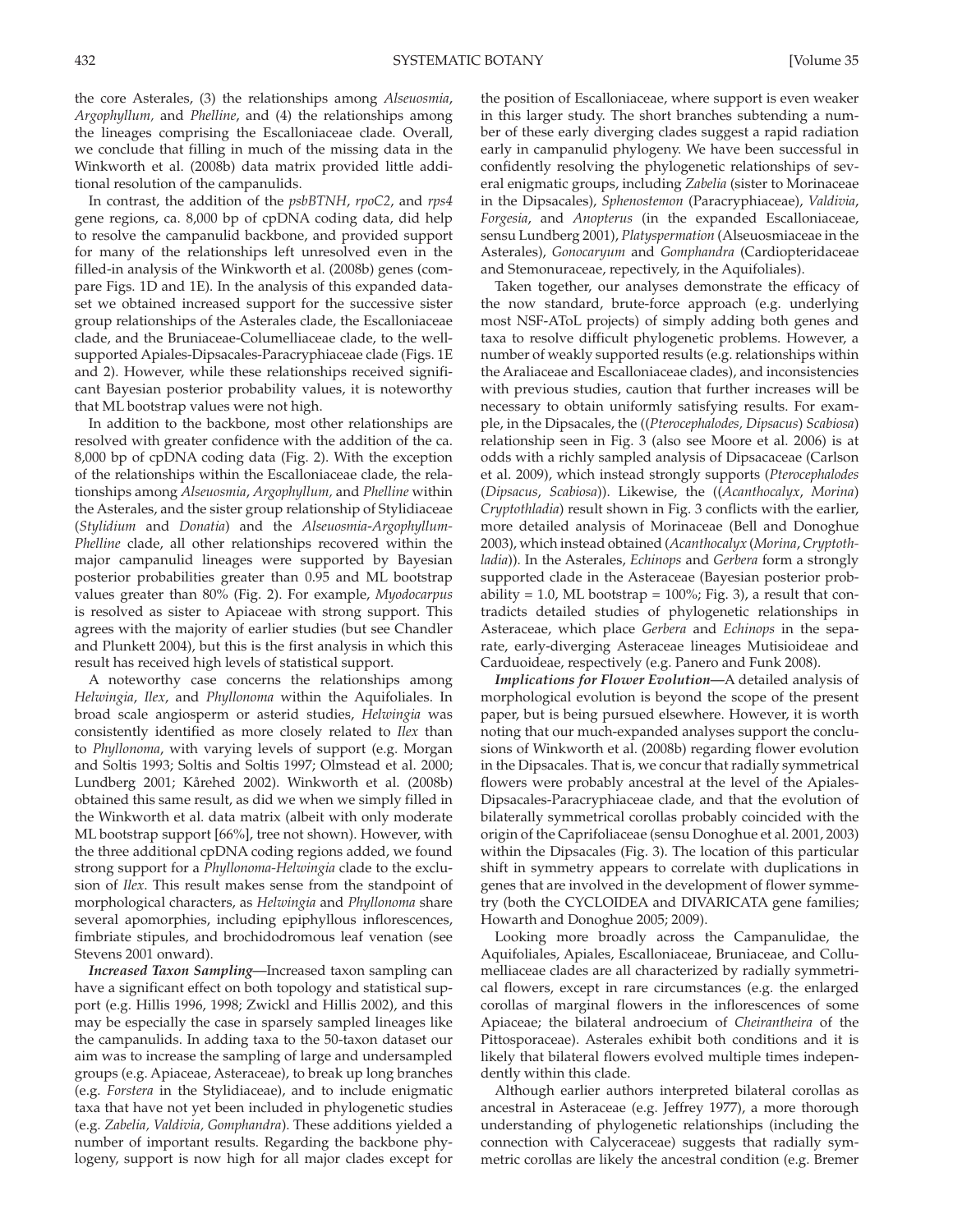1994; Urtubey and Stuessy 2001; Panero and Funk 2008). Within each of the early diverging lineages of Asteraceae (e.g. Barnadesioideae, Mutisioideae, Stifftioideae, Wunderlichioideae, Gochnatioideae, Carduoideae sensu Panero and Funk 2008) one finds both radial and bilateral flowers (Anderberg et al. 2007). In most species, capitula are isomorphic, producing only radial flowers, or only bilateral flowers (ranging from bilabiate, e.g.  $2 + 3$ , to ligulate, e.g.  $0 + 5$ ) but not both (e.g. all members of Stifftiodeae, Wunderlichioideae, Gochnatioideae). However, dimorphic capitula with both central radial flowers and marginal bilateral flowers are found in both the Barnadesioideae and Mutisioideae. In the Barnadesiodeae – the sister lineage to the remainder of Asteraceae – the majority of species have monomorphic capitula with either radial or bilateral flowers, however, dimorphic capitula are found in several species of *Barnadesia* and the monotypic genus *Huarpea* (Gustafsson et al. 2001; Urtubey and Stuessy 2001). In the Mutisioideae there are several genera with large dimorphic capitula with central radial flowers and marginal ligulate flowers resembling those common in the Asteroideae (e.g. *Brachyclados* , *Chaptalia* , *Gerbera* , *Trichocline* ; Panero and Funk 2008). Although we are unable to fully analyze the phylogenetic distribution of these states, the overall distribution does appear to favor multiple origins of bilateral flowers, and possibly also the loss of bilateral flowers from capitula in some lineages.

 In addition to the bilaterally symmetrical flowers found in Asteraceae (alongside radial flowers in many lineages), another shift to bilateral corolla symmetry occurred in Goodeniaceae. With the exception of the radially symmetrical *Brunonia* (nested within Goodeniaceae), corollas in Goodeniaceae are either bilabiate  $(2 + 3)$  or unilabiate  $(0 + 5)$ . The fan-shaped, unilabiate flowers of Goodeniaceae have an adaxial slit that forms the basis for the  $0 + 5$  arrangement of the corolla lobes; this differs from the ligulate  $(0 + 5)$  flowers of Asteraceae (Gustafsson 1996). However, without a detailed comparative analysis of floral symmetry in Asteraceae, there is still some possibility that the Asteraceae-Calyceraceae-Goodeniaceae clade was ancestrally bilateral, with multiple reversions to radial symmetry (e.g. in Calyceraceae, *Brunonia* in Goodeniaceae, and throughout the lineages of Asteraceae).

 Bilateral flowers also appear to have evolved within the Campanulaceae sensu lato, with the number of shifts depending on the phylogenetic placement of the bilateral *Cyphia* and *Cyphocarpus* in relation to the radial Campanuloideae and the bilateral Lobelioideae-Nemacladoideae lineage (sensu Lammers 2007). Our expanded analysis shows *Cyphia* as sister to the Campanuloideae, supporting the possibility of at least two shifts in symmetry, but this placement is only weakly supported.

 Finally, within Stylidiaceae, both *Stylidium* and *Levenhookia* are bilaterally symmetrical, while the remaining genera (*Donatia* , *Forstera* , and *Phyllachne* ) exhibit radial symmetry. Our expanded analysis, in agreement with earlier analyses that included all five genera of Stylidiaceae (e.g. Laurent et al. 1999; Wagstaff and Wege 2002; Lundberg and Bremer 2003 ), places *Donatia* as the well-supported sister group to the remainder of the clade. In the analyses of Lundberg and Bremer (2003), the bilateral genera, *Stylidium* and *Levenhookia*, were recovered as successive sister groups to a clade containing the two other radially symmetrical groups (*Forstera* and *Phyllachne*) with strong statistical support. In contrast, the analyses of both Laurent et al. (1999) and Wagstaff and

Wege (2002) placed *Stylidium* and *Levenhookia* in a clade. These results suggest that a shift in corolla symmetry either evolved once in Stylidiaceae, or the bilaterally symmetrical corollas of *Stylidium* and *Levenhookia* evolved independently, or the *Stylidium-Levenhookia-Forstera-Phyllachne* clade was ancestrally bilateral, with a reversion to radial symmetry in *Forstera* and *Phyllachne* . Whichever the case, it is important to note that the bilateral symmetry of *Stylidium* and *Levenhookia* is different from the bilateral symmetry exhibited throughout the rest of the Asterales, and the two are actually different from one another. This reflects their highly specialized pollination mechanisms (Wagstaff and Wege 2002; Armbruster and Muchhala 2009). In *Stylidium*, bilateral symmetry is created by the much reduced ventral corolla lobe and the column that is held under tension until triggered by an insect pollinator. In *Levenhookia* , bilateral symmetry is the result of the ventral corolla lobe forming a hood over the column, which is released when stimulated by a pollinator.

 In summary, within the Campanulidae, bilateral (monosymmetric) corollas appear to have originated in the Caprifoliaceae of the Dipsacales, and at least three times (e.g. Asteraceae/Goodeniaceae, Campanulaceae s. l., and Stylidiaceae) in the Asterales. However, it appears more likely that there were multiple origins in Asterales: several instances within Asteraceae, independently in Goodeniaceae, and possibly twice within both Campanulaceae sensu lato and Stylidiaceae. More detailed morphological analyses and better taxon sampling are necessary to pin this down more exactly. It will be especially interesting to determine whether gene duplications similar to those correlated with the shift to bilateral flowers within Dipsacales (Howarth and Donoghue 2005, 2009) are associated with any of the independent shifts within Asterales.

 *Phylogenetic Nomenclature—* Phylogenetic nomenclature provides definitions of taxon names that refer directly to inferred phylogenetic relationships among taxa (de Queiroz and Gauthier 1990, 1992, 1994; de Queiroz 1992), and an explicit evolutionary framework for the communication, storage, and retrieval of taxonomic information (Cantino et al. 2007 ). In view of the repeated appearance of a number of strongly supported campanulid clades, in our analyses and in prior studies, we believe that it is now appropriate and useful to provide formal phylogenetic definitions for several of these major lineages.

 Phylogenetic definitions have already been provided for several of the major clades covered here. Cantino et al. (2007) defined Campanulidae to formalize the use of the informal name "campanulids" (sensu Bremer et al. 2002; Judd and Olmstead 2004) for the clade containing Aquifoliales, Asterales, Apiales, and Dipsacales (the "asterid II" clade of Chase et al. [1993]; the "euasterid II" clade of APG [1998]). Likewise, Cantino et al. (2007) defined the name Apiidae for the clade including Asterales, Apiales, and Dipsacales. This choice of names emphasized the asterid relationships of Apiales, a lineage previously considered part of the Rosidae (e.g. Cronquist 1981). Dipsacales was one of the first plant clades to receive a formal treatment following early formulations of phylogenetic nomenclature (Donoghue et al. 2001; see Donoghue et al. 2003). In addition to defining the name Dipsacales itself, Donoghue et al. (2001) provided node-based phylogenetic definitions for Adoxaceae, Adoxoideae, Adoxina, Caprifoliaceae, Caprifolieae, Diervilleae, Linnina, Linnaeeae, and Valerina. Other major campanulid clades, including some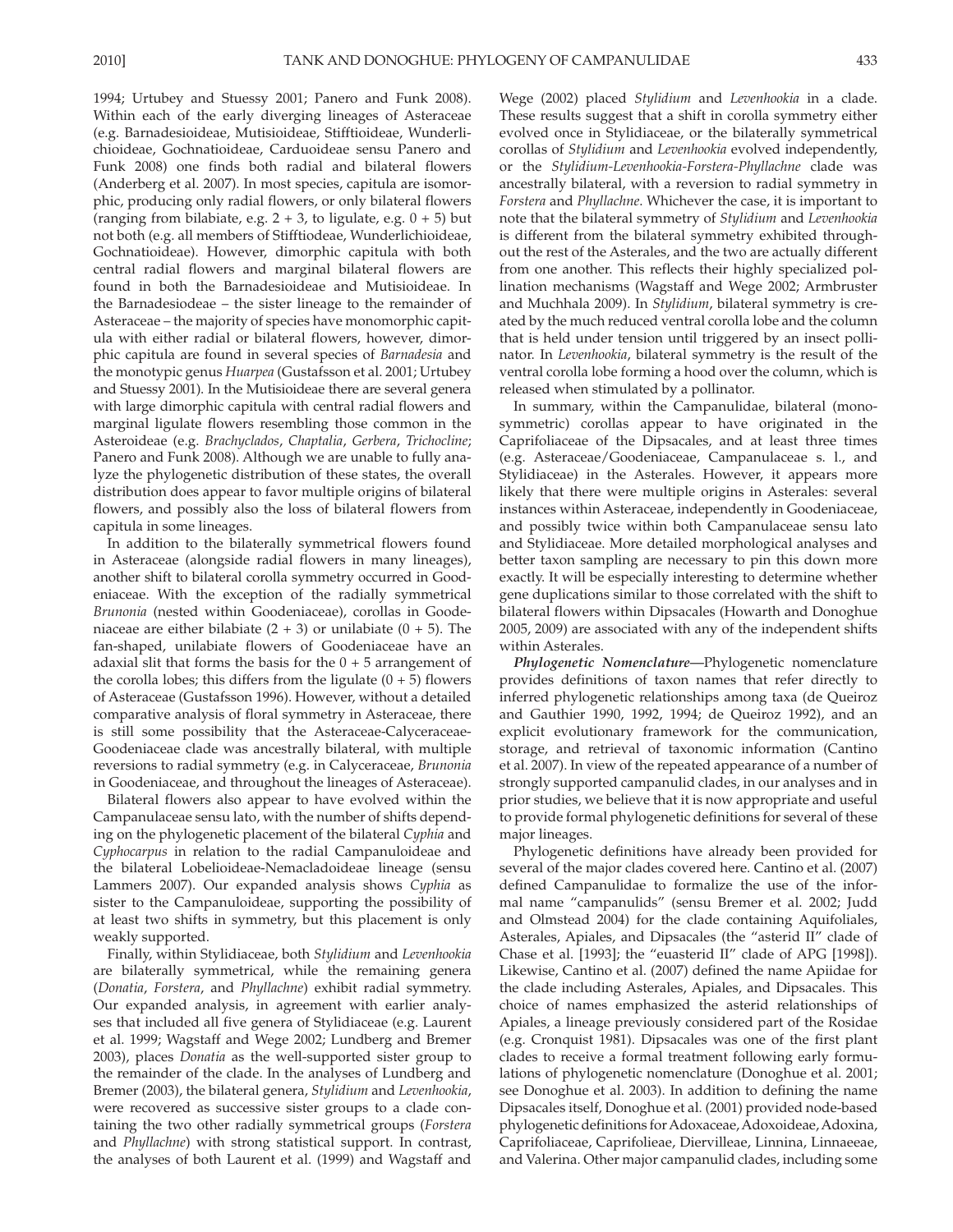that have long-standing names associated with them (e.g. Apiales, Aquifoliales, and Asterales), lack the phylogenetic definitions necessary to standardize their usage in angiosperm phylogenetics (and beyond).

 Here we provide phylogenetic definitions for eight additional clade names within Campanulidae, marked by the dark circles in Fig. 4 . Note that with these additional names, all of the major clades of campanulids are given phylogenetic definitions with the exception of the two that are still too weakly supported, linking Escalloniaceae and Bruniaceae-Columelliaceae, in turn, with the Apiales-Paracyphiaceae-Dipsacales clade.

 The phylogenetic definitions given here follow the draft PhyloCode (Cantino and de Queiroz 2007; http://www. phylocode.org/). For five clade names, where there has been sufficient sampling and relationships among subclades are well-resolved and well-supported, we provide node-based definitions using two or more specifiers. Branch-modified node based definitions are used for three clade names owing to uncertainty about relationships, due to incomplete taxon sampling and/or a lack of resolution of early-branching lineages within an otherwise well-supported clade. Our eight new phylogenetic definitions are presented in Table 1, and discussed briefly in the following section. Table 1 also includes the previously published definitions of Campanulidae, Apiidae, and Dipsacales.

**Dipsapiidae** D. C. Tank & M. J. Donoghue, new clade name. Definition (node based) – The least inclusive clade containing *Apium graveolens* L. 1753 (Apiales), *Paracryphia alticola* Shltr. (Steenis) 1950 (Paracryphiaceae), and *Dipsacus sativus* (L.) Honck. 1782 (Dipsacales).

 There is no preexisting scientific name for this clade. The name Dipsapiidae is given to emphasize the close relationship of the Apiales to the Dipsacales. This basic result appeared in several earlier studies, notably in Bremer et al. (2002) and in Winkworth et al. (2008b), and is strongly supported in the analyses presented here.

**Dipsidae** D. C. Tank & M. J. Donoghue, new clade name. Definition (node based) – The least inclusive clade containing *Paracryphia alticola* Shltr. (Steenis) 1950 (Paracryphiaceae) and *Dipsacus sativus* (L.) Honck. 1782 (Dipsacales).

 There is no preexisting scientific name for this clade. The name Dipsidae recognizes the sister group relationship between Paracryphiaceae and Dipsacales. This result was recovered with strong statistical support by Winkworth et al. (2008b) and is strongly supported in the analyses presented here. The recognition of this clade is important for the interpretation of floral evolution and biogeography (see Winkworth 2008b).

**Paracryphiaceae** Airy Shaw 1964: 265 [D. C. Tank and M. J. Donoghue], converted clade name. Definition (Branch-modified node based) – The most inclusive crown clade containing *Paracryphia alticola* Shltr. (Steenis) 1950 (*Paracryphia* ) but not *Dipsacus sativus* (L.) Honck. 1782 (Dipsacales) or *Apium graveolens* L. 1753 (Apiales).



 Fig. 4. Summary tree showing inferred phylogenetic relationships of the major lineages of Campanulidae. Numbered circles denote named clades with phylogenetic definitions as given in Table 1. Dark circles mark clades that are defined in this paper; white circles mark clades that were defined elsewhere.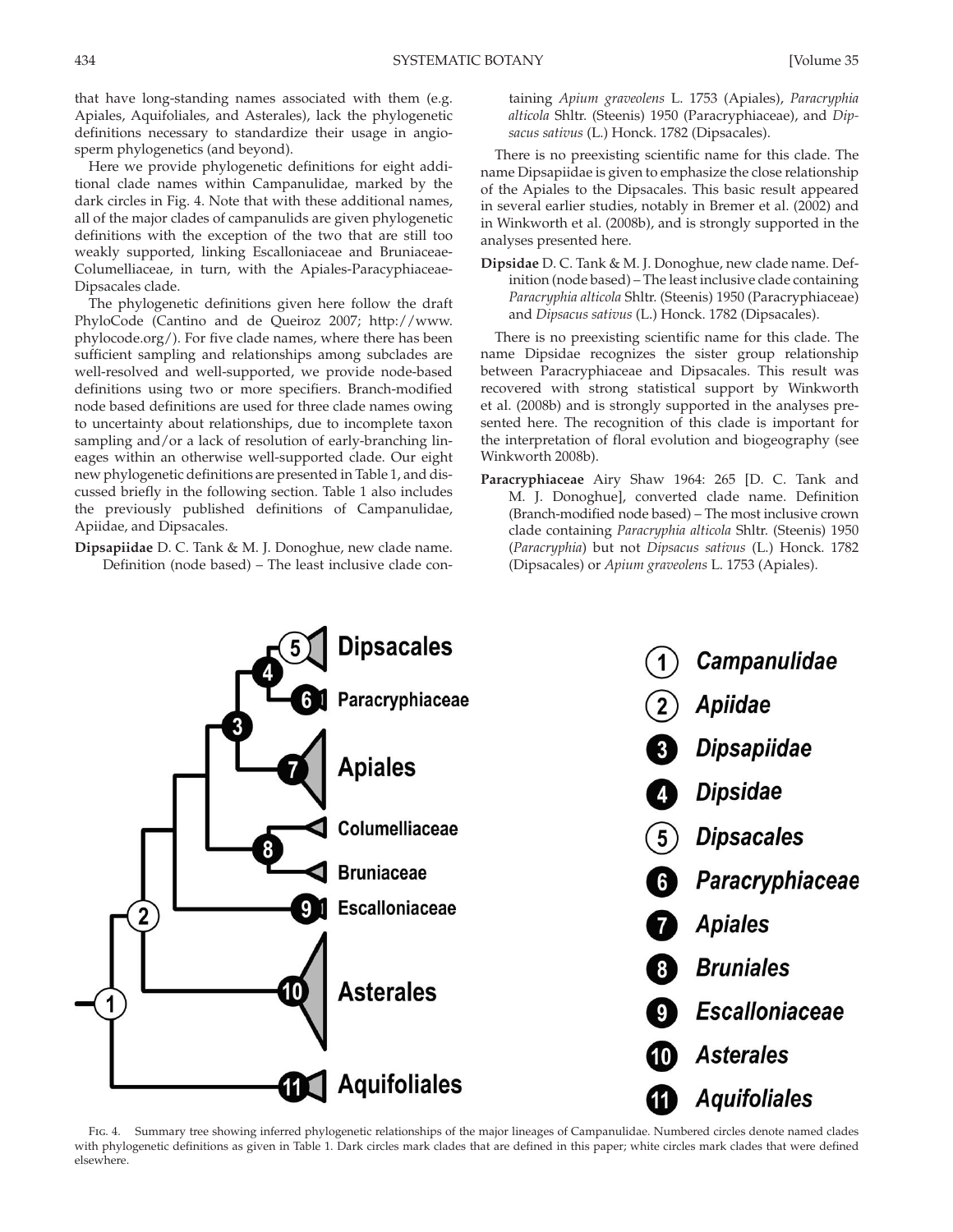|    | Clade            | Definition                                                                                                                                                                                                                                                                                                                                                                                | Notes                                                                                                                  |
|----|------------------|-------------------------------------------------------------------------------------------------------------------------------------------------------------------------------------------------------------------------------------------------------------------------------------------------------------------------------------------------------------------------------------------|------------------------------------------------------------------------------------------------------------------------|
|    | 1 Campanulidae   | The most inclusive crown clade containing Campanula latifolia L. 1753 (Asterales)<br>but not Garrya eliptica Douglas ex Lindl. 1834 (Garryidae) or Lamium purpureum<br>L. 1753 (Lamiidae) or Cornus mas L. 1753 (Cornales) or Erica carnea L. 1753<br>(Ericales).                                                                                                                         | Phylogenetic definition from Cantino<br>et al. (2007); euasterid II sensu APG<br>II(2003)                              |
| 2  | Apiidae          | The most inclusive crown clade including Apium graveolens L. 1753 (Apiales),<br>Helianthus annuus L. 1753 (Asterales), and Dipsacus sativus (L.) Honck. 1782<br>(Dipsacales), but not Ilex crenata Thunb. 1784 (Aquifoliales) or Cardiopteris<br>quinqueloba Hassk. 1855 (Aquifoliales) or Garrya elliptica Douglas ex Lindl.<br>1834 (Garryidae) or Lamium purpureum L. 1753 (Lamiidae). | Phylogenetic definition from Cantino<br>et al. (2007)                                                                  |
| 3  | Dipsapiidae      | The least inclusive clade containing Apium graveolens L. 1753 (Apiales), Paracryphia<br>alticola Shltr. (Steenis) 1950 (Paracryphiaceae), and Dipsacus sativus (L.) Honck.<br>1782 (Dipsacales).                                                                                                                                                                                          | New clade name; Bremer et al. (2002);<br>Winkworth et al. 2008b                                                        |
| 4  | Dipsidae         | The least inclusive clade containing Paracryphia alticola Shltr. (Steenis) 1950<br>(Paracryphiaceae) and Dipsacus sativus (L.) Honck. 1782 (Dipsacales).                                                                                                                                                                                                                                  | New clade name; Bremer et al. (2002);<br>Winkworth et al. (2008b)                                                      |
| 5. | Dipsacales       | The least inclusive clade containing Dipsacus sativus (L.) Honck. 1782 (Dipsacaceae),<br>Linnaea borealis L. 1753 (Linnaeeae), Lonicera caprifolium L. 1753 (Caprifolieae),<br>and Viburnum lantana L. 1753 (Adoxaceae).                                                                                                                                                                  | Phylogenetic definition from<br>Donoghue et al. (2001); Dipsacales<br>sensu APG II (2003)                              |
| 6  | Paracryphiaceae  | The most inclusive crown clade containing Paracryphia alticola Shltr. (Steenis) 1950<br>(Paracryphia) but not Dipsacus sativus (L.) Honck. 1782 (Dipsacales) or Apium<br>graveolens L. 1753 (Apiales).                                                                                                                                                                                    | Converted clade name;<br>Paracryphiaceae sensu Stevens<br>(2001 onwards), Winkworth et al.<br>(2008b), Lundberg (2001) |
|    | 7 Apiales        | The least inclusive clade containing <i>Pennantia corymbosa</i> J. R. Forst. & G. Forst.<br>1775 (Pennantiaceae) and Apium graveolens L. 1735 (Apiaceae).                                                                                                                                                                                                                                 | Converted clade name; Apiales sensu<br>APG II (2003), Kårehed (2001,<br>2003), Chandler and Plunkett<br>(2004)         |
| 8  | <b>Bruniales</b> | The most inclusive crown clade containing Berzelia lanuginosa Brongn. 1826<br>(Bruniaceae) but not Dipsacus sativus (L.) Honck. 1782 (Dipsapiidae) or Escallonia<br>myrtilloides L. f. 1782 (Escalloniaceae) or Helianthus annuus L. 1753 (Asterales).                                                                                                                                    | Converted clade name; Bremer et al.<br>(2002), Winkworth et al. (2008b)                                                |
| 9. | Escalloniaceae   | The most inclusive crown clade containing <i>Escallonia myrtilloides</i> L. f. 1782 ( <i>Escallonia</i> )<br>but not Berzelia lanuginosa Brongn. 1826 (Bruniaceae) or Columellia oblonga Ruiz &<br>Pav. 1798 (Columelliaceae) or Dipsacus sativus (L.) Honck. 1782 (Dipsapiidae) or<br>Helianthus annuus L. 1753 (Asterales).                                                             | Escalloniaceae sensu Stevens (2001<br>onwards), Lundberg (2001)                                                        |
| 10 | Asterales        | The least inclusive clade containing Roussea simplex Sm. 1789 (Roussaceae), Campanula<br>latifolia L. 1753 (Campanulaceae), Pentaphragma begoniifolium (Roxb.) G. Don 1834<br>(Pentaphragmataceae), Alseuosmia macrophylla A. Cunn. 1838 (Alseuosmiaceae),<br>Stylidium graminifolium Sw. ex Willd. 1805 (Stylidiaceae), and Helianthus annuus<br>L. 1753 (Asteraceae).                   | Asterales sensu APG I (1998) and APG<br>II (2003), Lundberg and Bremer<br>(2002)                                       |
| 11 | Aquifoliales     | The least inclusive clade containing Ilex crenata Thunb. 1784 (Aquifoliaceae) and<br>Cardiopteris quinqueloba Hassk. 1855 (Cardiopteridaceae).                                                                                                                                                                                                                                            | Aquifoliales sensu APG II (2003);<br>Kårehed (2001)                                                                    |

 Table 1. Phylogenetic definitions for major campanulid clades as shown in Fig. 4 . # refers to the numbered clades indicated on the campanulid um Fig. 4. Phylogenetic definitions follow the draft PhyloCode (Cantino and de Queiroz 2007).

 The name Paracryphiaceae has traditionally been restricted to the monotypic genus *Paracryphia* , but is here expanded to include the two other southeast Asian genera *Sphenostemon* and *Quintinia* . Lundberg (2001) was the first to include the three genera in a phylogenetic analysis where a relationship between the three genera was recognized, and Winkworth et al. (2008b) confirmed the close relationship between *Paracryphia* and *Quintinia* (see Stevens 2001 onwards for a discussion of possible synapomorphies). However, neither *Quintinia* (25 spp.) nor *Sphenostemon* (ten spp.) have been widely sampled in any analyses, including those presented here. Therefore, a branch-modified node based definition is used to maintain the intended scope for Paracryphiaceae in case future detailed phylogenetic studies reveal a different pattern of relationships among the three genera. For example, if a standard node based definition was used for this clade name, in the unlikely event that *Sphenostemon* and/or *Quintinia* were placed elsewhere in Campanulidae, or either genus was found to be grossly paraphyletic, this would result in the name Paracryphiaceae referring to a much larger or much smaller clade, respectively, than originally intended.

**Apiales** Nakai 1930: 58. [D. C. Tank and M. J. Donoghue], converted clade name. Definition (node based) – The least inclusive clade containing *Pennantia corymbosa* J. R. Forst. & G. Forst. 1775 (Pennantiaceae) and *Apium graveolens* L. 1735 (Apiaceae).

 The name Apiales was applied to this clade by APG II (2003) . Apiales received strong statistical support in broad-scale phylogenetic studies of angiosperms and asterids (e.g. Olmstead et al. 2000; Soltis et al. 2000; Bremer et al. 2002). Kårehed (2002, 2003 ) recovered a close relationship of *Pennantia* and Apiales and Chandler and Plunkett (2004) confirmed the placement of *Pennantia* as the sister group to the remainder of Apiales. Our analyses confirm these earlier studies and provide resolution and support for relationships among the subclades of Apiales.

**Bruniales** Dumort. 1829: 33 [D. C. Tank and M. J. Donoghue], converted clade name. Definition (branch-modified node based) – The most inclusive crown clade containing *Berzelia lanuginosa* Brongn. 1826 (Bruniaceae) but not *Dipsacus sativus* (L.) Honck. 1782 (Dipsapiidae) or *Escallonia myrtilloides* L. f. 1782 (Escalloniaceae) or *Helianthus annuus* L. 1753 (Asterales).

 Bruniales is intended to include the Bruniaceae and Columelliaceae. Bremer et al. (2002) recovered Bruniales, albeit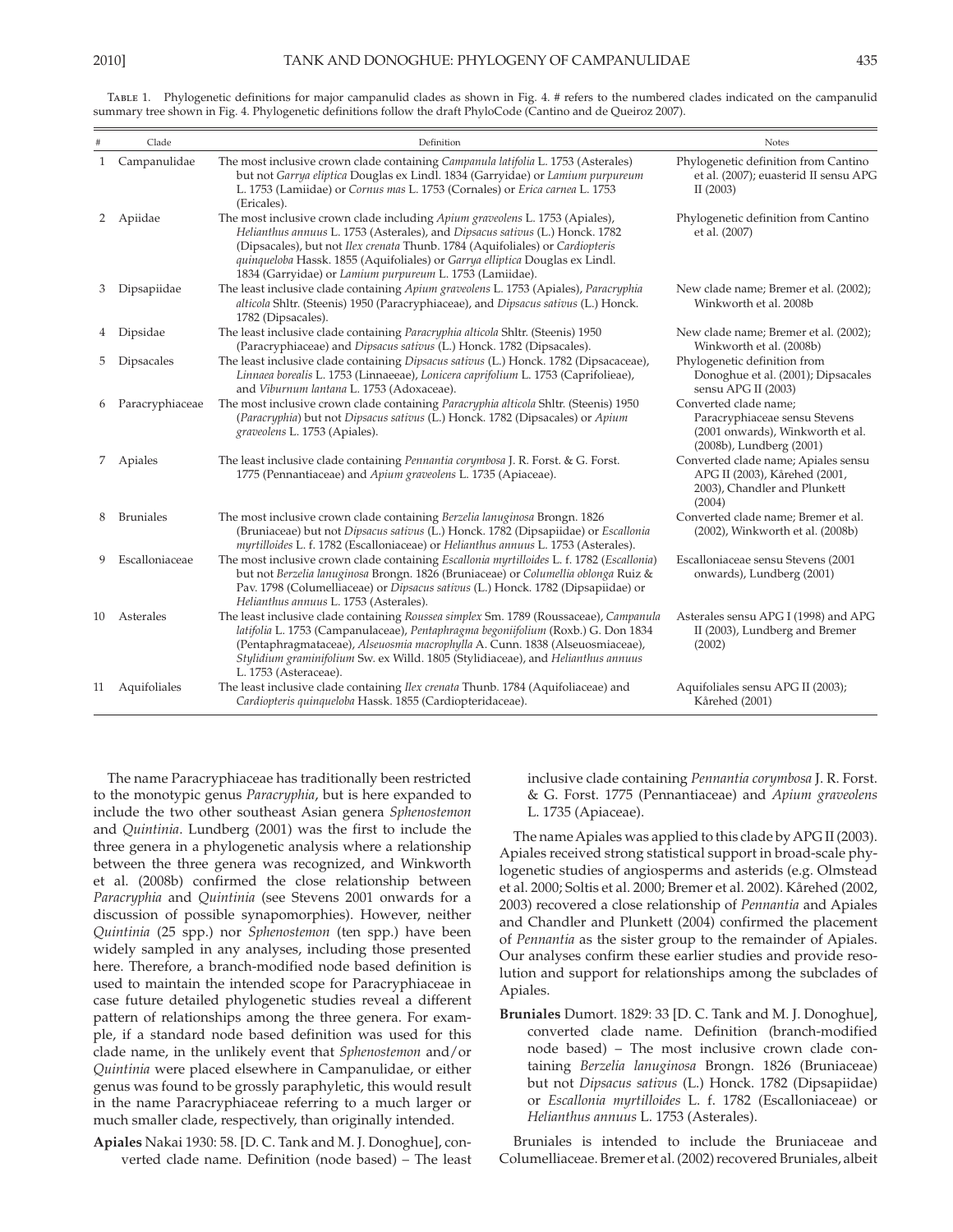weakly; this clade was subsequently recovered by Winkworth et al. (2008b) with strong support, and our results confirm this relationship. Although this clade has appeared in multiple studies, and relationships within each of the two included lineages are well-resolved and well-supported, because Lundberg (2001) placed Columelliaceae with Dipsacales, we have chosen to use a branch-modified node based definition. The name Bruniales is based on Bruniaceae, the larger of the two clades comprising Bruniales. This choice also coincides with the usage by Stevens (2001 onwards), and will alleviate confusion if the contents of the clade were to change. Thus, if Columelliaceae is determined to be more closely related to another lineage of Campanulidae than it is to Bruniaceae (e.g. within Dipsapiidae), then the name Bruniales will become synonymous with Bruniaceae.

**Escalloniaceae** R. Br. ex Dumort 1829: 35, 37 [D. C. Tank and M. J. Donoghue], converted clade name. Definition (branchmodified node based) – The most inclusive crown clade containing *Escallonia myrtilloides* L.f. 1782 ( *Escallonia* ) but not *Berzelia lanuginosa* Brongn. 1826 (Bruniaceae) or *Columellia oblonga* Ruiz & Pav. 1798 (Columelliaceae) or *Dipsacus sativus* (L.) Honck. 1782 (Dipsapiidae) or *Helianthus annuus* L. 1753 (Asterales).

 This clade brings together a group of heterogeneous taxa that have been linked in various molecular systematic studies. A relationship between Escalloniaceae and Eremosynaceae was recovered with strong support by Soltis et al. (2000). Lundberg (2001) and Winkworth et al. (2008b) also recovered this relationship and added several other lineages to this clade including, *Tribeles* , *Anopterus* , and *Polyosma* . Although this is a well-supported clade, relationships within Escalloniaceae are still unresolved in our analyses, and therefore, we have used a branch-modified node based definition to accommodate this uncertainty.

**Asterales** Link 1829: 731 [D. C. Tank and M. J. Donoghue], converted clade name. Definition (node based) – The least inclusive clade containing *Roussea simplex* Sm. 1789 (Roussaceae), *Campanula latifolia* L. 1753 (Campanulaceae), *Pentaphragma begoniifolium* (Roxb.) G. Don 1834 (Pentaphragmataceae), *Alseuosmia macrophylla* A. Cunn. 1838 (Alseuosmiaceae), *Stylidium graminifolium* Sw. ex Willd. 1805 (Stylidiaceae), and *Helianthus annuus* L. 1753 (Asteraceae).

 The name Asterales was applied to this clade by APG (1998) and APG II (2003), and has a long association with this group in traditional classifications (e.g. Cronquist 1981). Numerous studies have repeatedly recovered this clade with strong statistical support (e.g. Olmstead et al. 2000; Soltis et al. 2000; Albach et al. 2001; Bremer et al. 2002; Lundberg and Bremer 2003). Relationships among the early branching lineages of Asterales were mostly poorly resolved prior to Winkworth et al. (2008b) and the analyses presented here.

**Aquifoliales** Senft 1856: 118 [D. C. Tank and M. J. Donoghue], converted clade name. Definition (node based) – The least inclusive clade containing *Ilex crenata* Thunb. 1784 (Aquifoliaceae) and *Cardiopteris quinqueloba* Hassk. 1855 (Cardiopteridaceae).

 The name Aquifoliales was applied to this clade by APG II (2003). Aquifoliales are the strongly supported sister group to the remainder of Campanulidae and have been recovered by numerous studies (e.g. Soltis et al. 2000; Bremer et al.

ACKNOWLEDGMENTS. The authors thank two anonymous reviewers for critical comments on the manuscript, B. Bremer, J. Lundberg, M. Moore, G. Plunkett, D. Soltis, P. Soltis, F. Zapata, Harvard University Herbaria, the Missouri Botanical Gardens, the Royal Botanic Gardens Edinburgh, the Royal Botanic Gardens Kew, and the South African National Biodiversity Institute for providing us with DNAs and/or material for DNA extraction, and J. Beaulieu, S. Carlson, D. Howarth, S. Smith, and B. Moore for helpful discussions and assistance with analyses and/or in the laboratory. This research was supported by the National Science Foundation angiosperm Assembling the Tree of Life project (EF-0431258).

#### LITERATURE CITED

- Albach, D. C., P. S. Soltis, D. E. Soltis, and R. G. Olmstead. 2001. Phylogenetic analysis of asterids based on sequences of four genes. Annals of the Missouri Botanical Garden 88: 163-212.
- Alfaro, M. E., S. Zoller, and F. Lutzoni. 2003. Bayes or bootstrap? A simulation study comparing the performance of Bayesian Markov chain Monte Carlo sampling and bootstrapping in assessing phylogenetic confidence. *Molecular Biology and Evolution* 20: 255-266.
- Anderberg, A. A., B. G. Baldwin, R. G. Bayer, J. Breitwieser, C. Jeffrey, M. O. Dillon, P. Eldenäs, V. Funk, N. Garcia-Jacas, D. J. N. Hind, P. O. Karis, H. W. Lack, G. Nesom, B. Nordenstam, Ch. Oberprieler, J. L. Panero, C. Puttock, H. Robinson, T. F. Stuessy, A. Susanna, E. Urtubey, R. Vogt, J. Ward, and L. E. Watson. 2007. Compositae. Pp. 61-588 in *The families and genera of vascular plants* vol. 8 , eds. J. W. Kadereit and C. Jeffrey. Berlin: Springer Verlag.
- APG (Angiosperm Phylogeny Group). 1998. An ordinal classification for the families of flowering plants . *Annals of the Missouri Botanical*  Garden 85: 531-553.
- APG (Angiosperm Phylogeny Group) II. 2003. An update of the Angiosperm Phylogeny Group classification for the orders and families of flowering plants: APG II . *Botanical Journal of the Linnean Society* 141: 399-436.
- Armbruster, W. S. and N. Muchhala. 2009. Associations between floral specialization and species diversity: cause, effect, or correlation? Evolutionary Ecology 23: 159-179.
- Bell, C. B. and M. J. Donoghue. 2003. Phylogeny of Morinaceae (Dipsacales) based on nuclear and chloroplast DNA sequences . *Organisms,*  Evolution, and Diversity 3: 227-237.
- Brandley, M. C., A. Schmitz, and T. W. Reeder. 2005. Partitioned Bayesian analyses, partition choice, and the phylogenetic relationships of scincid lizards . *Systematic Biology* 54: 373 – 390 .
- Bremer, B., K. Bremer, N. Heidari, P. Erixon, R. G. Olmstead, A. A. Anderberg, M. Källersjö, and E. Barkhordarian. 2002. Phylogenetics of asterids based on 3 coding and 3 non-coding chloroplast DNA markers and the utility of non-coding DNA at higher taxonomic levels. Molecular Phylogenetics and Evolution 24: 274-301.
- Bremer, K. 1994. *Asteraceae: cladistics and classification*. Portland: Timber Press.
- Bult, C. J., M. Källersjö, and Y. Suh. 1992. Amplification and sequencing of 16/18S rDNA from gel-purified total plant DNA . *Plant Molecular Biology Reporter* 10: 273 – 284 .
- Cantino, P. D. and K. de Queiroz . 2007 . PhyloCode: a phylogenetic code of biological nomenclature. Version 4b . Website: http://www.phylocode. org. Revised September 12, 2007.
- Cantino, P. D., J. A. Doyle, S. W. Graham, W. S. Judd, R. G.Olmstead, P. S. Soltis, D. E. Soltis, and M. J. Donoghue. 2007. Towards a phylogenetic nomenclature of Tracheophyta. *Taxon* 56: 822-846.
- Carlson, S. E., V. Mayer, and M. J. Donoghue. 2009. Phylogenetic relationships, taxonomy, and morphological evolution in Dipsacaceae (Dipsacales) inferred by DNA sequence data. *Taxon* 58: 1075-1091.
- Chandler, G. T. and G. M. Plunkett. 2004. Evolution in Apiales: nuclear and chloroplast markers together in (almost) perfect harmony . *Botanical* Journal of the Linnean Society 144: 123-147.
- Chase, M. W., D. E. Soltis, R. G. Olmstead, D. Morgan, D. H. Les, B. D. Mishler, M. R. Duvall, R. A. Price, H. G. Hills, Y. -L. Qiu, K. A. Kron,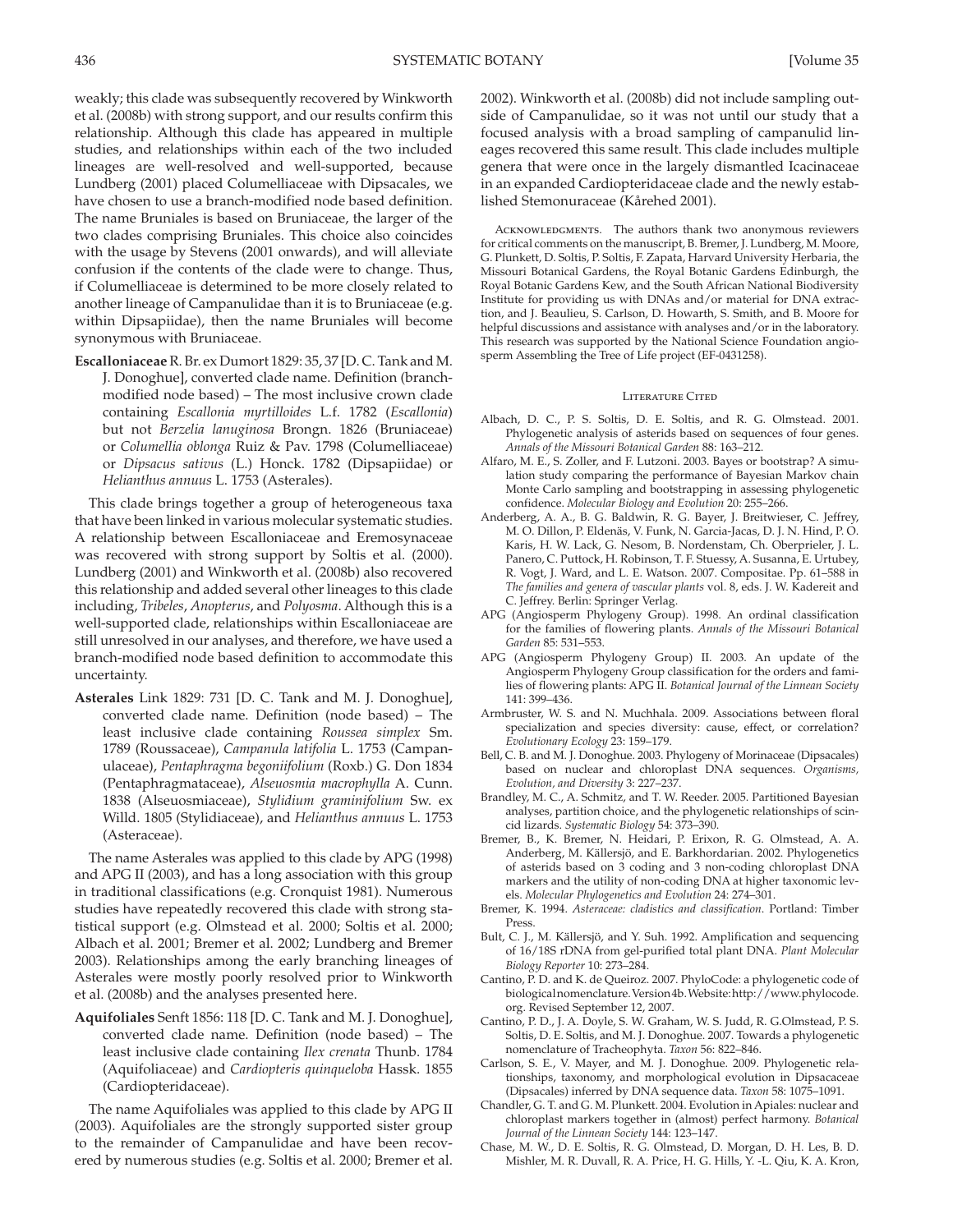J. H. Rettig, E. Conti, J. D. Palmer, J. R. Manhart, K. J. Sytsma, H. J. Michaels, W. J. Kress, K. G. Karol, W. D. Clark, M. Hedren, B. S. Gaut, R. K. Jansen, K. J. Kim, C. F. Wimpee, J. F. Smith, G. R. Furnier, S. H. Strauss, Q. -Y. Xiang, G. M. Plunkett, P. S. Soltis, S. M. Swensen, S. E. Williams, P. A. Gadek, C. J. Quinn, L. E. Eguiarte, E. Golenberg, G. H. Learn, S. W. Graham, S. C. H. Barrett, S. Dayanandan, and V. A. Albert. 1993. Phylogenetics of seed plants – an analysis of nucleotidesequences from the plastid gene *rbcL* . *Annals of the Missouri Botanical*  Garden 80: 528-580.

- Cronquist, A. 1981 . *An integrated system of classification of flowering plants* . New York: Columbia University Press.
- Cummings, M. P., S. A. Handley, D. S. Myers, D. L. Reed, A. Rokas, and K. Winka. 2003. Comparing bootstrap and posterior probability values in the four-taxon case. *Systematic Biology* 52: 477-487.
- Davis, C. C., C. O. Webb, K. J. Wurdack, C. A. Jaramillo, and M. J.Donoghue. 2005 . Explosive radiation of Malpighiales supports a mid-Cretaceous origin of modern tropical rain forests . *American Naturalist* 165: E36-E65.
- de Queiroz, K. 1992. Phylogenetic definitions and taxonomic philosophy. *Biology and Philosophy 7: 295-313.*
- de Queiroz, K. and J. Gauthier. 1990. Phylogeny as a central principle in taxonomy: phylogenetic definitions of taxon names . *Systematic Zoology* 39: 307 – 322 .
- de Queiroz, K. and J. Gauthier . 1992 . Phylogenetic taxonomy . *Annual* Review of Ecology and Systematics 23: 449-480.
- de Queiroz, K. and J. Gauthier. 1994. Toward a phylogenetic system of biological nomenclature. Trends in Ecology & Evolution 9: 27-31.
- Delwiche, C. F., R. A. Anderson, D. Bhattacharya, B. D. Mishler, and R. M. McCourt. 2004. Algal evolution and the early radiation of green plants. Pp. 121-137 in *Assembling the tree of life*, eds. J. Cracraft and M. J. Donoghue. New York: Oxford University Press.
- Donoghue, M. J. 2004. Immeasurable progress on the tree of life. Pp. 548- 552 in *Assembling the tree of life* , eds. J. Cracraft and M. J. Donoghue . New York: Oxford University Press.
- Donoghue, M. J., C. D. Bell, and R. C. Winkworth. 2003. The evolution of reproductive characters in Dipsacales . *International Journal of Plant Sciences* 164: S453 – S464 .
- Donoghue, M. J., T. Eriksson, P. A. Reeves, and R. G. Olmstead. 2001. Phylogeny and phylogenetic taxonomy of Dipsacales, with special reference to *Sinadoxa* and *Tetradoxa* (Adoxaceae) . *Harvard Papers in Botany* 6: 459 – 479 .
- Doyle, J. J. and J. L. Doyle. 1987. A rapid DNA isolation procedure for small quantities of fresh leaf tissue. *Phytochemical Bulletin* 19: 11-15.
- Edgar, R. C. 2004 . MUSCLE: multiple sequence alignment with high accuracy and high throughput. *Nucleic Acids Research* 32: 1792-1797
- Erixon, P., B. Svennblad, T. Britton, and B. Oxelman. 2003. Reliability of Bayesian posterior probabilities and bootstrap frequencies in phylogenetics. Systematic Biology 52: 665-673.
- Graham, S. W. and W. J. D. Iles. 2009. Different gymnosperm outgroups have (mostly) congruent signal regarding the root of flowering plant phylogeny. American Journal of Botany 96: 216-227.
- Graham, S. W. and R. G. Olmstead . 2000 . Utility of 17 chloroplast genes for inferring the phylogeny of the basal angiosperms . *American Journal of Botany* 87: 1712 – 1730 .
- Gustafsson, M. H. G. 1996 . *Phylogenetic studies in the Asterales sensu lato* . Doctoral Dissertation. Uppsala, Sweden: Uppsala University.
- Gustafsson, M. H. G., A. S. R. Pepper, V. A. Albert, and M. Källersjö. 2001. Molecular phylogeny of the Barnadesioideae (Asteraceae) . *Nordic Journal of Botany* 21: 149-160.
- Hara, H. 1983. *A revision of the Caprifoliaceae of Japan with reference to allied plants in other districts and the Adoxaceae*. Tokyo: Academia Scientific Books .
- Hillis, D. M. 1996. Inferring complex phylogenies. *Nature* 383: 130-131.
- Hillis, D. M. 1998. Taxonomic sampling, phylogenetic accuracy, and investigator bias. Systematic Biology 47: 3-8.
- Hoot, S. B., A. Culham, and P. R. Crane. 1995. The utility of *atp*B gene sequences in resolving phylogenetic relationships: comparison with *rbc*L and 18S ribosomal DNA-sequences in the Lardizabalaceae. Annals of the Missouri Botanical Garden 82: 194-207.
- Howarth, D. G. and M. J. Donoghue. 2005. Duplications in the CYC-like genes of Dipsacales correlate with floral form . *International Journal of*  Plant Sciences 166: 357-370.
- Howarth, D. G. and M. J. Donoghue. 2009. Duplications and expression of DIVARICATA-like genes in Dipsacales . *Molecular Biology and*  Evolution 26: 1245-1258.
- Jansen, R. K., Z. Cai, L. A. Raubeson, H. Daniell, C. W. dePamphilis, J. Leebens-Mack, K. F. Mueller, M. Guisinger-Bellian, R. C. Haberle,

A. K. Hansen, T. W. Chumley, S. Lee, R. Peery, J. R. McNeal, J. V. Kuehl, and J. L. Boore. 2007. Analysis of 81 genes from 64 plastid genomes resolves relationships in angiosperms and identifies genome-scale evolutionary patterns. Proceedings of the National Academy of Sciences *USA* 104: 19369-19374.

- Jeffrey, C. 1977. Corolla forms in Compositae some evolutionary and taxonomic speculations. Pp. 111-118 in *The biology and chemistry of* the Compositae, vol. 1, eds. V. H. Heywood, J. B. Harborne, and B. L. Turner. London: Academic Press.
- Jian, S., P. S. Soltis, M. Gitzendanner, M. J. Moore, R.Li, T.Hendry, Y.-L.Qiu, A. Dhingra, C. Bell, and D. E. Soltis. 2008. Resolving an ancient, rapid radiation in Saxifragales. Systematic Biology 57: 1-20.
- Judd, W. S. and R. G. Olmstead. 2004. A survey of tricolpate (eudicot) phylogenetic relationships. *American Journal of Botany* 91: 1627-1644
- Kårehed, J. 2001. Multiple origin of the tropical forest tree family Icacinaceae. American Journal of Botany 88: 2259-2274.
- Kårehed, J. 2002 . *Evolutionary studies in Asterids emphasising Euasterids II* . Doctoral Dissertation. Uppsala, Sweden: Uppsala University.
- Kårehed, J. 2003. The family Pennantiaceae and its relationships to Apiales. Botanical Journal of the Linnean Society 141: 1-24.
- Kuzoff, R. K., J. A. Sweere, D. E. Soltis, P. S. Soltis, and E. A. Zimmer. 1998. The phylogenetic potential of entire 26S rDNA sequences in plants. *Molecular Biology and Evolution* 15: 251 – 263 .
- Laurent, N., B. Bremer, and K. Bremer. 1999. Phylogeny and generic interrelationships of the Stylidiaceae (Asterales), with a possible extreme case of floral paedomorphosis. Systematic Botany 23: 289-304.
- Lammers, T. G. 2007 . Campanulaceae . Pages 26 56 in *The families and gen*era of vascular plants vol. 8, eds. J. W. Kadereit and C. Jeffrey. Berlin: Springer Verlag .
- Lundberg, J. 2001. Phylogenetic studies in the Euasterids II with particular ref*erence to Asterales and Escalloniaceae* . Doctoral Dissertation. Uppsala, Sweden: Uppsala University.
- Lundberg, J. and K. Bremer. 2003. A phylogenetic study of the order Asterales using one morphological and three molecular data sets. *International Journal of Plant Sciences* 164: 553 – 578 .
- Magallón, S. and A. Castillo. 2009. Angiosperm diversification through time. American Journal of Botany 96: 349-365.
- Moore, B. R. and M. J. Donoghue. 2007. Correlates of diversification in the plant clade Dipsacales: Geographic movement and evolutionary innovations. American Naturalist 170: S28-S55.
- Moore, B. R., S. A. Smith, and M. J. Donoghue. 2006. Increasing data transparency and estimating phylogenetic uncertainty in supertrees: approaches using nonparametric bootstrapping. Systematic Biology 55: 662-676.
- Moore, M. J., C. D. Bell, P. S. Soltis, and D. E. Soltis. 2007. Using plastid genome-scale data to resolve enigmatic relationships among basal angiosperms . *Proceedings of the National Academy of Sciences USA* 104: 19363-19368.
- Morgan, D. R. and D. E. Soltis. 1993. Phylogenetic relationships among members of Saxifragaceae sensu lato based on *rbcL* sequence data . Annals of the Missouri Botanical Garden 80: 631–660.
- Olmstead, R. G., K. J. Kim, R. K. Jansen, and S. J. Wagstaff. 2000. The phylogeny of the Asteridae sensu lato based on chloroplast *ndhF* gene sequences. Molecular Phylogenetics and Evolution 16: 96-112.
- Olmstead, R. G. and P. A. Reeves . 1995 . Evidence for the polyphyly of the Scrophulariaceae based on chloroplast *rbcL* and *ndhF* sequences . Annals of the Missouri Botanical Garden 82: 176-193.
- Olmstead, R. G. and J. A. Sweere . 1994 . Combining data in phylogenetic systematics - an empirical approach using 3 molecular data sets in the Solanaceae. Systematic Biology 43: 467-481.
- Oxelman, B., M. Liden, and D. Berglund. 1997. Chloroplast  $rps16$  intron phylogeny of the tribe Sileneae (Caryophyllaceae) . *Plant Systematics*  and Evolution 206: 393-410.
- Panero, J. L. and V. A. Funk. 2008. The value of sampling anomalous taxa in phylogenetic studies: major clades of the Asteraceae revealed. *Molecular Phylogenetics and Evolution* 47: 757 – 782 .
- Posada, D. and K. A. Crandall. 1998. Modeltest: testing the model of DNA substitution. *Bioinformatics* 14: 817-818.
- Pryer, K. M., H. Schneider, and S. Magallón. 2004. The radiation of vascular plants. Pp. 138-153 in *Assembling the tree of life*, eds. J. Cracraft and M. J. Donoghue. New York: Oxford University Press.
- Qiu, Y.-L., O. Dombrovska, J. Lee, L.-B. Li, B. A. Whitlock, F. Bernasconi-Quadroni, J. S. Rest, C. C. Davis, T. Borsch, K. W. Hilu, S. S. Renner, D. E. Soltis, P. S. Soltis, M. J. Zanis, J. J. Cannone, R. R. Gutell, M. Powell, V. Savolainen, L. W. Chatrou, and M. W. Chase. 2005. Phylogenetic analyses of basal angiosperms based on nine plastid, mitochondrial, and nuclear genes. International Journal of Plant Sciences 166: 815-842.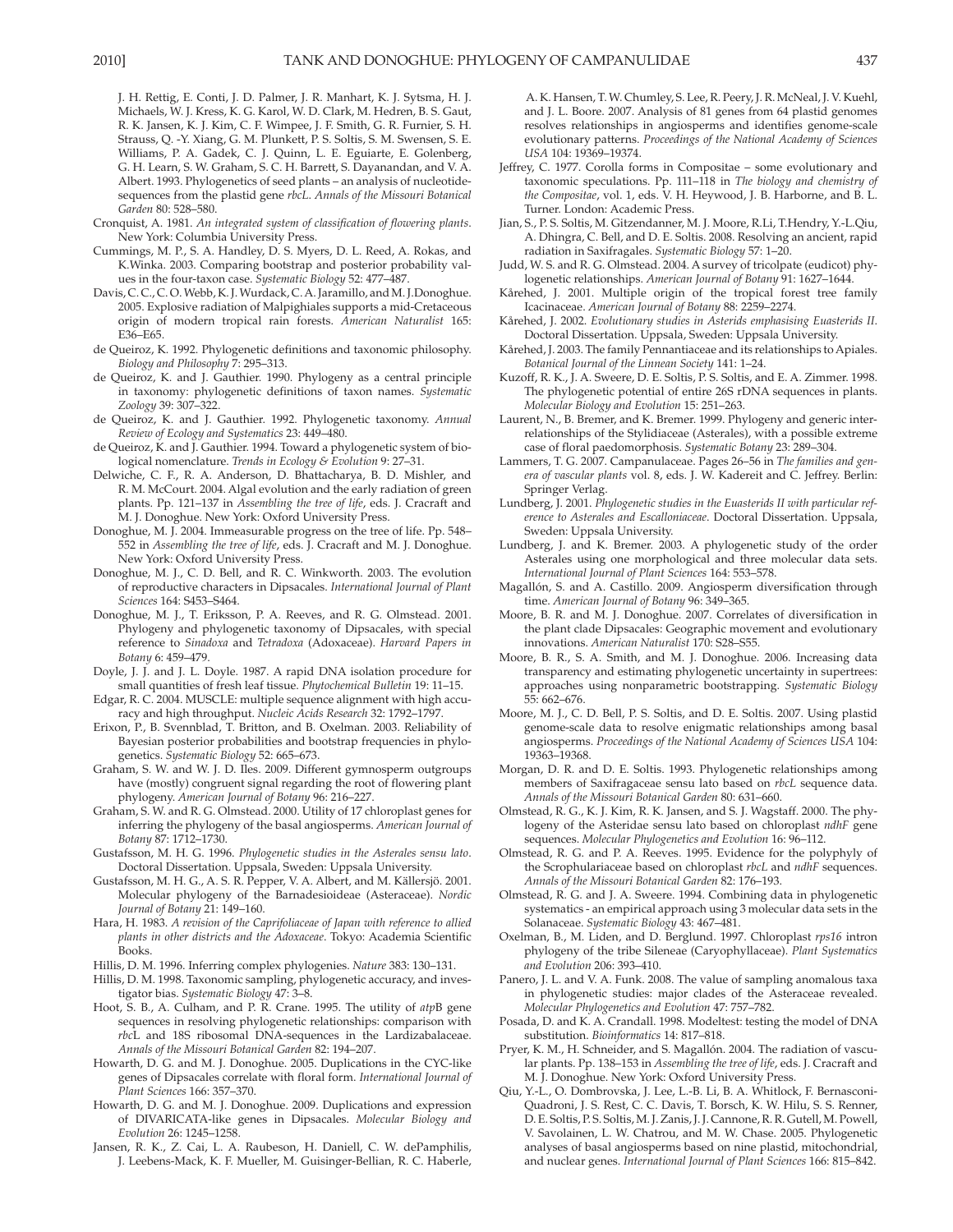- Rambaut, A. 1996 . Se-Al: Sequence Alignment Editor . Available at http://tree. bio.ed.ac.uk/software/seal/. Edinburgh: University of Edinburgh.
- Rambaut, A. and A. J. Drummond. 2004. Tracer. Available at http://tree. bio.ed.ac.uk/software/tracer/. Edinburgh: University of Edinburgh.
- Ronquist, F. and J. P. Huelsenbeck . 2003 . MrBayes 3: Bayesian phylogenetic inference under mixed models . *Bioinformatics* 19: 1572 – 1574 .
- Sang, T., D. J. Crawford, and T. F. Stuessy. 1997. Chloroplast DNA phylogeny, reticulate evolution, and biogeography of *Paeonia* (Paeoniaceae) . American Journal of Botany 84: 1120-1136.
- Simmons, M. P., K. M. Pickett, and M. Miya. 2004. How meaningful are Bayesian support values? *Molecular Biology and Evolution* 21: 188-199.
- Smith, S. A. and M. J. Donoghue. 2008. Rates of molecular evolution are linked to life history in flowering plants Science. *Science* 322: 86-89.
- Smith, S. A. and C. Dunn. 2008. Phyutility: a phyloinformatics utility for trees, alignments, and molecular data . *Bioinformatics* 24: 715 – 716 .
- Smith, S. A., J. M. Beaulieu, and M. J. Donoghue. 2009. Mega-phylogeny approach for comparative biology: an alternative to supertree and supermatrix approaches . *BMC Evolutionary Biology* 9: 37 .
- Soltis, D. E., M. A. Gitzendanner, and P. S. Soltis. 2007. A 567-taxon data set for angiosperms: The challenges posed by bayesian analyses of large data sets. International Journal of Plant Sciences 168: 137-157.
- Soltis, D. E. and P. S. Soltis . 1997 . Phylogenetic relationships in Saxifragaceae sensu lato: A comparison of topologies based on 18S rDNA and *rbcL* sequences. American Journal of Botany 84: 504-522.
- Soltis, D. E., P. S. Soltis, M. W. Chase, M. E. Mort, D. C. Albach, M. Zanis, V. Savolainen, W. H. Hahn, S. B. Hoot, M. F. Fay, M. Axtell, S. M. Swensen, L. M. Prince, W. J. Kress, K. C. Nixon, and J. S. Farris. 2000. Angiosperm phylogeny inferred from 18S rDNA, *rbcL*, and  $atpB$ sequences. *Botanical Journal of the Linnean Society* 133: 381-461.
- Soltis, P. S., D. E. Soltis, M. W. Chase, P. K. Endress, and P. R. Crane. 2004. The diversification of flowering plants. Pp. 154-170 in *Assembling the tree of life*, eds. J. Cracraft and M. J. Donoghue. New York: Oxford University Press .
- Stamatakis, A. 2006 . RAxML-VI-HPC: Maximum likelihood-based phylogenetic analyses with thousands of taxa and mixed models. *Bioinformatics* 22: 2688 – 2690 .
- Stamatakis, A., P. Hoover, and J. Rougemont. 2008. A rapid bootstrap algorithm for the RAxML web servers. Systematic Biology 57: 758-771.
- Stevens, P. F. ( 2001 onwards). *Angiosperm Phylogeny Website* . http:// www.mobot.org/MOBOT/research/APweb/. St. Louis: Missouri Botanical Garden.
- Suzuki, Y., G. V. Glazko, and M. Nei. 2002. Overcredibility of molecular phylogenies obtained by Bayesian phylogenetics . *Proceedings of the National Academy of Sciences USA 99: 16138-16143.*
- Taberlet, P., L. Gielly, G. Pautou, and J. Bouvet. 1991. Universal primers for amplification of three non-coding regions of chloroplast DNA . *Plant Molecular Biology* 17: 1105 – 1109 .
- Urtubey, E. and T. F. Stuessy . 2001 . New hypotheses of phylogenetic relationships in Barnadesioideae (Asteraceae) based on morphology . Taxon 50: 1043-1066.
- Wagstaff, S. J. and J. Wege . 2002 . Patterns of diversification in New Zealand Stylidiaceae. American Journal of Botany 89: 865-874.
- Wang, H., M. J. Moore, P. S. Soltis, C. D. Bell, S. F. Brockington, R. Alexandre, C. C. Davis, M. Latvis, S. R. Manchester, and D. E. Soltis. 2009. Rosid radiation and the rapid rise of angiosperm-dominated forests . Proceedings of the National Academy of Sciences USA 106: 3853-3858.
- Winkworth, R. C., C. D. Bell, and M. J. Donoghue. 2008a. Mitochondrial sequence data and Dipsacales phylogeny: Mixed models, partitioned Bayesian analyses, and model selection . *Molecular Phylogenetics and*  Evolution 46: 830-843.
- Winkworth, R. C., J. Lundberg, and M. J. Donoghue. 2008b. Toward a resolution of campanulid phylogeny, with a special reference to the placement of Dipsacales. *Taxon* 57: 53-65.
- Wilcox, T. P., D. J. Zwickl, T. A. Heath, and D. M. Hillis. 2002. Phylogenetic relationships of the dwarf boas and a comparison of Bayesian and bootstrap measures of phylogenetic support . *Molecular Phylogenetics*  and Evolution 25: 361-371.
- Zwickl, D. J. and D. M. Hillis. 2002. Increased taxon sampling greatly reduces phylogenetic error. Systematic Biology 51: 588-598.

APPENDIX 1. Taxa, source/voucher, and GenBank information for sequences used in this study. Taxa in bold were included in the 50-taxon, core campanulid analyses, as discussed in the text. GenBank GI or accession numbers are given for all sequences, and accession numbers in bold are for sequences that were newly generated for this study,–indicates a sequence not available. Order for each clade is taxon, source/voucher, *atpB, matK, ndhF, psbBTNH, rbcL, rpoC2, rps4, rps16 intron, trnL-trnF, atpEtrnV* , 18S, 26S.

 APIALES: *Angelica acutiloba* (Siebold & Zucc.) Kitag., N/A,–,–,–,–,–,–,– ,–, 9309345,–,–,–; *Angelica gigas* Nakai, N/A,–,–, 6424733,–,–,–,–,–,–,–,–,–; *Angelica lucida* L., N/A,–, 2281130,–,–, 1292957,–,–,–,–,–,–,–; *Angelica sylvestris* L., *Fay 651* (K), **GQ983632,** –,–, **GQ983736,** –, **GQ983866, GQ983916, GQ983998,** –, **GQ984093,** –,–; *Apium graveolens* **L.,** *Chase 2523* (K), 8467928, 22795488, 22795478, **GQ983681,** 7239781, **GQ983848, GQ983883,** 22795509, 22795504, 22795498, 7595372, 19919636; *Aralia spinosa* L., *Plunkett 1371* (WS), **GQ983605,** 22795866, 22795801, **GQ983696,** 289043, **GQ983801,** GQ983963, GQ983999, 22795982, GQ984102, -; Aralidium pinnati*fidum* **Miq.,** *Soltis 5981* (WS),–, 2281230, 22795803, **GQ983731,** 10945632,– ,–, 22796018, 22795950, 22795936,–, 37778828; *Arctopus dregei* Sond., *Goldblatt 11880* (MO), **GQ983621,** –, **GQ983671, GQ983688,** –, **GQ983818, GQ983933, GQ983987, GQ984047, GQ984124,** –,–; *Arctopus echinatus* L., N/A,–, 14276782,–,–, 33669419,–,–,–,–,–,–,–; *Azorella caespitosa* **Cav.,** *Lowry II 6560* (MO), **GQ983635,** –, **GQ983673, GQ983680,** –,–, **GQ983897,** –, **GQ984059, GQ984099, GQ983561,** –; *Azorella selago* **Hook.f.,** N/A,–, 14276784,–,–, 34559276,–,–,–,–,–,–, 37778838; *Azorella trifurcata* **Pers.,** N/A,–,–,–,–,–,–,–, 6692890,–,–,–,–; *Coriandrum sativum* L., *Plunkett 1479* (VCU), **GQ983603,** 2281158, 6424734, **GQ983685,** 336618, **GQ983795, GQ983929, GQ984010, GQ984062, GQ984120,** –,–; *Cussonia holstii* Harms ex Engl., N/A,–,–,–,–,–,–,–,–, 41087186,–,–,–; *Cussonia spicata* Thunb., *Goldblatt 10490* (MO), **GQ983596,** 2281238, **GQ983676, GQ983748,** 1292997, **GQ983836, GQ983905, GQ983995,** –, **GQ984107,** –,–; *Daucus carota* L., N/A, 113200887, 2281160, 113200887, 113200887, 1374996, 113200887, 113200887, 113200887, 113200887, 113200887,–,–; *Delarbrea harmsii* R. Vig., *Lowry II 4732* (MO),–,–,–, **GQ983715,** –, **GQ983823, GQ983884, GQ984008, GQ984040, GQ984121,** –,–; *Delarbrea michieana* (F. Muell.) F. Muell., N/A, 6687376, 2281244, 6687380,–, 1293003,–,–,–,–,–,–,–; *Griselinia littoralis* **Raoul,** Cult. Strybing Arboretum xy-2609,–, 22796281,–, **GQ983737,** –, **GQ983858, GQ983944,** 22796311, 22796304, 22796295,–,–; *Griselinia lucida* **G. Forst.,** N/A, 14718067,–, 6424740,–, 7239801,–,–,–,–,–, 7595442, 19919638; *Hedera helix* L., *Chase 2743* (K), 8452660, 18073960, 6424738, **GQ983726,** 7240253, 90403732, 32401821, **GQ983991,** 41087201, **GQ984126,** –,–; *Herteromorpha trifoliata* Eckl. & Zeyh., *Chase 5802* (K), **GQ983611,** 2281176, **GQ983664, GQ983721,** 1292983, **GQ983790, GQ983966, GQ984006,** –, **GQ984134,** – ,–; *Hydrocotyle bowlesioides* **Mathias & Constance,** N/A,–, 2281252,– ,–, 1292981,–,–,–, 41087169,–,–, 37778868; *Hydrocotyle rotundifolia* **Roxb.,** N/A,–,–,–,–,–,–,–, 6692898,–,–,–,–; *Hydrocotyle sibthorpioides* **Lam.,** N/A,–,–,–,–,–,–,–,–,–,–, 18854,–; *Hydrocotyle vulgaris* **L.,** *Fay 231* (K), **GQ983599,** –, **GQ983666, GQ983702,** –, **GQ983834, GQ983976,** – ,–, **GQ984128,** –,–; *Mackinlaya confusa* **Hemsl.,** *Plunkett 1549* (VCU), **GQ983615,** –, **GQ983672, GQ983756,** –, **GQ983850, GQ983948, GQ983990,** – ,–, **GQ983568,** –; *Mackinlaya macrosciadia* **(F. Muell.) F. Muell.,** *Plunkett 1365* (WS),–, 2281262,–,–, 1293011,–,–,–, 41087171, **GQ984097,** –, 37778875; *Melanophylla alnifolia* Baker, N/A, 14718123,–, 6688637,–, 1293009,– ,–,–,–,–,–,–; *Melanophylla perrieri* Keraudren, *Ratovoson 5* (MO),–,–,–, **GQ983683,** –,–,–, **GQ984024,** –, **GQ984117,** –,–; *Melanophylla sp.* Baker, N/A,–, 22797126,–,–,–,–,–,–, 22797169,–,–,–; *Myodocarpus crassifolius* **Dubard & Viguier,** *Plunkett 1825* (VCU),–,–,–,–,–,–, **GQ983954,** –,–,–,–,–; *Myodocarpus fraxinifolius* **Brongn. & Gris,** *McPherson & Munzinger 18258* (MO), **GQ983630,** –, **GQ983678, GQ983770,** –, **GQ983830,** –, GQ984015, GQ984072, GQ984090, GQ983570,-; Myodocarpus invo*lucratus* **Dubard & Viguier,** N/A,–, 14276758,–,–, 33669449,–,–,–,–,–,–, 37778887; *Panax ginseng* **C. A. Mey.,** N/A, 51235292, 51235292, 51235292, 51235292, 51235292, 51235292, 51235292, 51235292, 28172968, 51235292, 2645178,–; *Panax quinquefolius* **L.,** N/A,–,–,–,–,–,–,–,–,–,–,–, 37778890; *Pennantia corymbosa* **J. R. Forst. & G. Forst,** *Gemmill s. n.* (WS),–,–,–,–,– ,–,–, **GQ984002, GQ984043,** –,–, 37778891; *Pennantia cunninghamii* **Miers,** *Telford 8827* (CBG), 32526542, 32526550, 17932826, **GQ983775,** 32526546, **GQ983817, GQ983908,** –,–, **GQ984122, GQ983573,** –; *Pittosporum fairchildii* **Cheeseman,** N/A, 8517654,–,–,–,–,–,–,–,–,–,–,–; *Pittosporum japonicum* **Hort. Ex C. Presl,** N/A,–,–,–,–,–,–,–,–,–,–, 532222,–; *Pittosporum tobira* **[Dryand.],** N/A,–,–, 6424736,–, 1293037,–,–,–,–,–,–, 37778912; *Pittosporum undulatum* **Vent.,** *Chase 15890* (K),–, 22797482,–, **GQ983729,** –, **GQ983829, GQ983886,** 22797627, 22797595, 22797546,–,–; *Platysace lanceolata* (Labill.) Druce, *Davies 422* (CBG), **GQ983628, GQ983657, GQ983665, GQ983735,** 33669457, **GQ983849, GQ983956, GQ984034, GQ984055, GQ984087,** –,–; *Polyscias amplifolia* Harms, N/A,–,–,–,–,–,–,–,–, 22212626,–,–,–; *Polyscias guilfoylei* L. H. Bailey, *Plunkett 1322* (WS), **GQ983620,** 2281270, **GQ983674, GQ983710,** 1293019, **GQ983820, GQ983893, GQ983997,** –, **GQ984110,** –

,–; *Pseudopanax arboreus* (L. f.) Philipson, N/A,–, 2281268,–,–, 1293017,– ,–,–, 41087229,–,–,–; *Pseudopanax colensoi* (Hook. f.) Philipson, *Bayer NZ-01002* (CANB), **GQ983637,** –, **GQ983677, GQ983703,** –, **GQ983792, GQ983951, GQ984028,** –, **GQ984089,** –,–; *Sanicula europaea* L., *Chase 10281*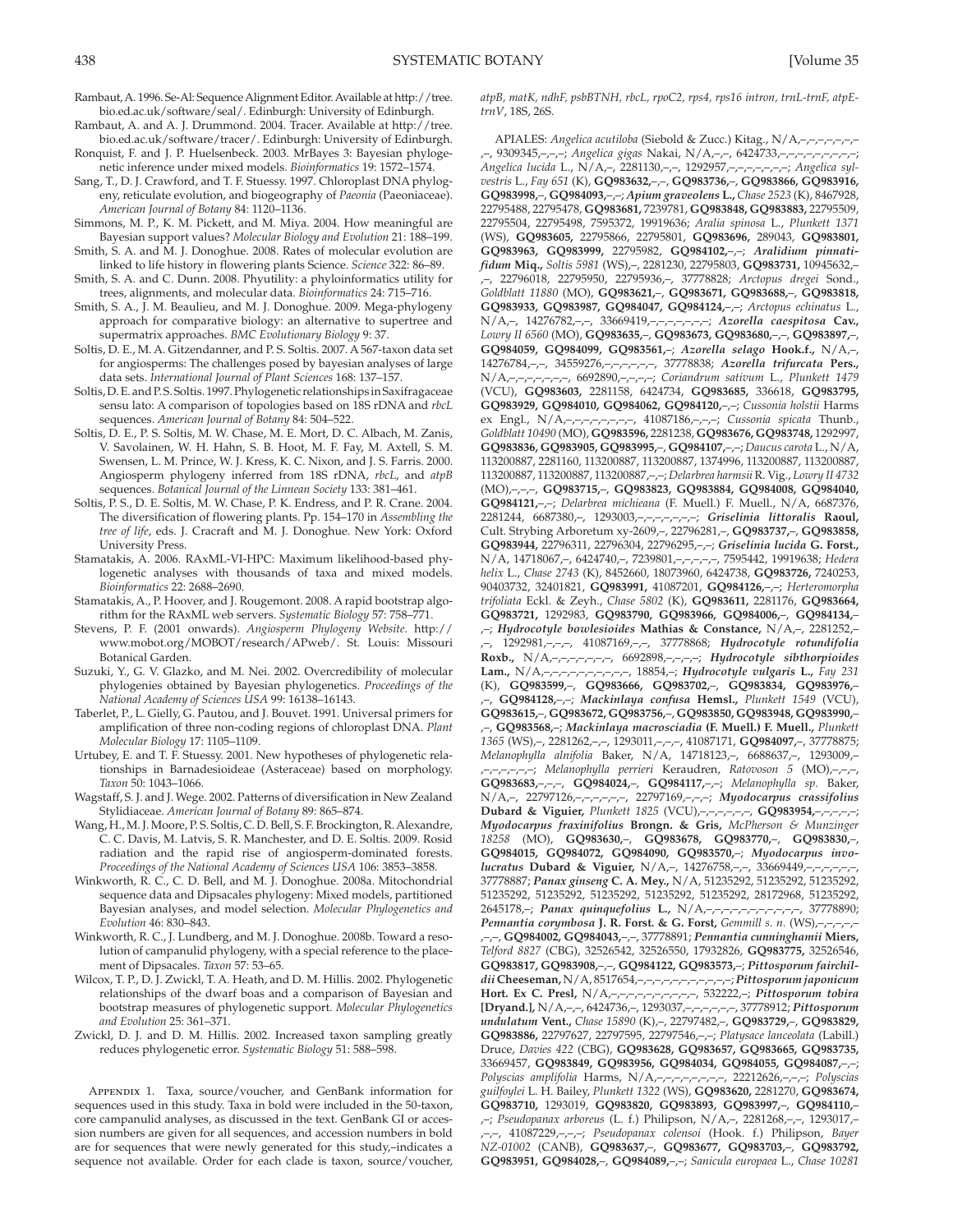(K),–,–,–, **GQ983742,** –, **GQ983851,** –,–, **GQ984058,** –,–,–; *Sanicula gregari* Bicknell, N/A,–, 2281214,–,–, 295090,–,–,–,–,–,–,–; *Schefflera actinophylla* Harms, N/A,–,–,–,–,–,–,–,–, 21305246,–,–,–; *Schefflera arboricola* (Hayata) Merr., N/A,–, 2281278,–,–, 1293025,–,–,–,–,–,–,–; *Schefflera delavayi* (Franch.) Harms, *Chase 14856* (K), **GQ983613,** –, **GQ983669, GQ983778,** –, **GQ983809,** –, **GQ984020,** –,–,–,–; *Schefflera monticola* Ridl., *Barker 90* (K),– ,–,–,–,–,–, **GQ983887,** –,–, **GQ984088,** –,–; *Sollya heterophylla* Lindl., *Chase 123* (NCU), 6689308, 2281280, 6689310, **GQ983694,** 1293039, **GQ983800, GQ983904, GQ984035, GQ984042,** –,–,–; *Tetrapanax papyriferus* (Hook.) K. Koch, *Plunkett 1344* (WS), **GQ983624,** 2281284, **GQ983670, GQ983772,** 1293031, **GQ983870, GQ983889, GQ983988,** 41087253, **GQ984118,** –,–; *Tetraplasandra hawaiensis* A. Gray, N/A,–, 2281224,–,–, 1293029,–,–,–,–,– ,–,–; *Tetraplasandra oahuensis* Harms, Cult. Honolulu Botanical Garden; Plunkett 92-0220 (WS), **GQ983616,** –, **GQ983667, GQ983773,** –, **GQ983869, GQ983896, GQ983996,** 22212663, **GQ984077,** –,–; *Torricellia tiliifolia* **DC.,** *Soltis 3784* (WS),–, 22797813, 22797773, **GQ983700,** 10945636, **GQ983856, GQ983936,** 22797861, 22797851, 22797833,–, 37778905

 AQUIFOLIALES: *Cardiopteris moluccana* **Blume,** *Regalado & Katik 1181* (GH),–,–,–,–,–,–, **GQ983971,** –,–,–,–,–; *Cardiopteris quinqueloba* **Hassk.,** N/A,–, 22795834, 17932816,–, 9909610,–,–, 22796002, 22795967, 22795908,–,–; *Cardiopteris sp.* **Wall. ex Royle,** *van der Werff et al. 17270* (MO), **GQ983618,** –,–,–,–,–,–,–,–,–, **GQ983562, GQ983581** ; *Citronella moorei* (Benth.) R. A. Howard, N/A,-,-, 17932828,-,-, *Citronella suaveolens* (Blume) R. A. Howard, *Chase 1327* (K), **GQ983606, GQ983648,** –, **GQ983733,** –, **GQ983852, GQ983882, GQ984030, GQ984050, GQ984125,** –,–; *Gomphandra javanica* Valeton., *Chase 1293* (K), **GQ983598, GQ983651, GQ983663, GQ983741,** 9909646, **GQ983876, GQ983924,** –, **GQ984063, GQ984095,** –,–; *Gonocaryum litorale* (Blume) Sleumer, *Chase 1294* (K), 8439291, **GQ983654,** 11558467, **GQ983783,** 7413863, **GQ983811, GQ983949,** –, **GQ984057, GQ984078,** –,–; *Grisollea myrianthea* Baill., *McPherson & Ratiana 722* (MO),–, **–,** 17932802, **GQ983699,** –, **–, GQ983935, GQ984031,–, GQ984115,** –,–; *Helwingia japonica* **(Thunb.) F. Dietr.,** N/A, 14718069, 22796639, 6424742,–, 7240257,–,–, 22796677, 22796657, 22796628, 1777668,–; *Helwingia sp.* **Willd.,** *Peng et al. 17408* (S),–,–,–, **GQ983706,** –, **GQ983808, GQ983964,** –,–,–,–, **GQ983586** ; *Ilex crenata* **Thunb.,** *Chase 119* (NCU), 8452684,–,–, **GQ983747,** –, **GQ983841, GQ983972,** –,–,–,–,–; *Ilex mitis* **Radlk.,** N/A,–,–,–,–, 3445319,–,–,–,–,–,–,–; *Ilex opaca* **[Soland.],** N/A,–,–,–,–,–,–,–,–,–,–, 7595458, 19919644; *Ilex sp.* **L.,** N/A,–, 22796586, 22796548,–,–,–,–, 22796676, 22796656, 22796626,–,–; *Irvingbaileya australis* **(C. T. White) R. A. Howard,** *White 1232* (S),–,–,–, **GQ983782,** –, **GQ983822, GQ983880, GQ984022,** –, **GQ984084,** –,–; *Irvingbaileya sp.* **R. A. Howard,** N/A, 6688493,–, 6688425,–, 6651256,–,–,–,–,–, 6688423, 19919643; *Phyllonoma laticuspis* **Engl.,** *Salazar et al. s. n.* (MEXU), 6689005,–, 6424743, **GQ983759,** 7240423,–, **GQ983895,** –,–,–, 1777687,–; *Phyllonoma ruscifolia* **Willd. ex Schult.,** *Maldonado et al. 2955* (MO),–, 22797484,–,–,–, **GQ983807,** –, 22797628, 22797596, 22797548,–,–

 ASTERALES: *Abrophyllum ornans* (F. Muell.) Benth., *Forster 29801* (GH), 15422201, **GQ983653,** 7413609, **GQ983739,** 1304273, **GQ983859, GQ983928,** –, **GQ984068, GQ984083,** –,–; *Acicarpha tribuloides* Juss., *Gustafsson 207* (UPS),–, 22795872, 22795805, **GQ983757,** 1304279, **GQ983839, GQ983962,** 22796021, 22795985, 22795942,–,–; *Alseuosmia macrophylla* **A. Cunn.,** *de Lange 5178* (AK), 6686770, 22795868, 3764064, **GQ983684,** 1304271,–, **GQ983894,** 22796019, 22795983, 22795938, 7595364,–; *Alseuosmia sp.* **A. Cunn.,** no voucher (Soltis lab DNA collection, University of Florida),–,–,–,–,–, **GQ983871,** –,–,–,–,–, **GQ983579** ; *Argophyllum laxum* **Schltr.,** *Pillon et al. 144* (NOU),–,–,–, **GQ983758,** –, **GQ983844, GQ983958,** – ,–,–,–, **GQ983580** ; *Argophyllum sp.* **J. R. Forst. & G. Forst.,** N/A, 15422207, 22795870, 7413613,–, 1304277,–,–, 22796020, 22795984, 22795940,–,–; *Barnadesia arborea* Kunth, *Chase 2470* (K),–, **GQ983656,** –, **GQ983717,** –, **GQ983828, GQ983937, GQ984016,** –, **GQ984132,** –,–; *Barnadesia caryophylla* S. F. Blake, N/A, 14717953,–, 845245,–, 289491,–,–,–, 46102431,–,–,–; *Boopis anthemoides* **Juss.,** N/A,–,–, 845241,–, 289455,–,–,–,–,–,–,–; *Boopis graminea* **Phil.,** N/A, 6686913, 22795874,–,–,–,–,–, 22796022, 22795986, 22795944, 4558894, 19919625; *Campanula elatines* **L.,** N/A,–, 22795953,–,– ,–,–,–,–, 22795987, 22795955,–,–; *Campanula ramosa,* N/A,–,–, 7240507,–, 289893,–,–,–,–,–,–,–; *Campanula ramulosa* **Wall.,** N/A,–,–,–,–,–,–,–,–,–,–, 1777643,–; *Campanula trachelium* **L.,** *Chase 2546* (K),–,–,–, **GQ983777,** –, **GQ983821, GQ983978,** –,–,–,–,–; *Carpodetus serratus* **J. R. Forst. & G. Forst.,** N/A, 15425561, 22795876, 7413838,–, 2385356,–,–,–, 22795988, 22795892,–,–; *Carpodetus sp. J. R. Forst. & G. Forst., Johns 9563* (K),–,–,–, **GQ983728,** –, **GQ983837, GQ983932,** –,–,–, **GQ983563,** –; *Cichorium intybus* L., *Chase 2511* (K), 8452630, 54021386, 845275, **GQ983707,** 289848, **GQ983835, GQ983879, GQ983984,** 46102439, **GQ984112,** –,–; *Corokia cotoneaster* Raoul, N/A, 8452633, 45758353, 6424717,–, 7240147,–,–,–,–,–,–,–; *Corokia macrocarpa* Kirk, *Chase 2472* (K),–,–,–, **GQ983762,** –, **GQ983813, GQ983927, GQ984005, GQ984067, GQ984130,** –,–; *Crispiloba disperma* (S. Moore) Steenis, *Gray 03964* (GH), 15425563, **GQ983650,** 7413666, **GQ983754,** 1304285, **GQ983810, GQ983931, GQ984012, GQ984064, GQ984111,** –,–; *Cuttsia viburnea* F. Muell., *Lepschi & Mowatt 1496* (GH), 15425565, **GQ983640,** 7572951, **GQ983764,** 2385361, **GQ983803, GQ983957,** –, **GQ984071, GQ984094,** –,–; *Cyphia decora* Thulin, no voucher (Bremer lab DNA collection, Uppsala University),–, **GQ983652,** –, **GQ983730,** –, **GQ983857, GQ983910,** –, **GQ984060, GQ984137,** –,–; *Cyphia rogersii* S. Moore, N/A, 15425567,–, 7413840,–, 18075942,–,–,–,–,–,–,–; *Dampiera diversifolia* de Vriese, *Chase 2979* (K),–, **GQ983658,** 845321, **GQ983725,** –, **GQ983867,** –,–,–, **GQ984080,** –,–; *Dampiera spicigera* Benth., N/A, 15425569,–,–,–, 1304295,–,–,–, 16566361,–,–,–; *Dialypetalum sp.* Benth., *Koopman et al. s. n.* (MO), 15425571, **GQ983649,** 15425603, **GQ983691,** 15425607, **GQ983842, GQ983955,** –, **GQ984048, GQ984100,** –,–; *Donatia fascicularis* **J. R. Forst. & G .Forst.,** no voucher (Soltis lab DNA collection, University of Florida),–, 22795878, 4538559,–, 1304291,–, **GQ983902,** 22796023, 22795989,–,–,–; *Donatia sp.* **J. R. Forst. & G. Forst.,** N/A, 6687446,–,–,–,–,–,–,–,–,–, 6687445, 19919630; *Echinops bannaticus* Rochel ex Schrad., *Chase 423* (K), 15425573,–,–, **GQ983687,** –, **GQ983831, GQ983975, GQ984003,** –, **GQ984113,** –,–; *Echinops exaltatus* Schrad., N/A,–, 32364845, 845339,–, 290607,–,–,–,–,–,–,–; *Echinops humilis* M. Bieb., N/A,–,–,–,–,–,–,–,–, 4154117,–,–,–; *Fauria crista-galli* Makino, no voucher (Bremer lab DNA collection, University of Florida), 15425577, **GQ983644,** 7413842, **GQ983752,** 1304327, **GQ983853, GQ983909, GQ983986, GQ984049, GQ984096,** –,–; *Forstera bellidifolia* Hook., N/A, 15425579,–, 4538579,–, 4538585,–,–,–,–,–,– ,–; *Forstera bidwillii* Hook. f., no voucher (Bremer lab DNA collection, Uppsala University),–, **GQ983645,** –, **GQ983744,** –, **GQ983816, GQ983974, GQ983982, GQ984051, GQ984104,** –,–; *Gerbera jamesonii* Adlam, N/A, 6706177, 32364851, 845360,–, 290869,–,–,–, 4154126,–,–,–; *Goodenia mimuloides* S. Moore, no voucher (Bremer lab DNA collection, Uppsala University),–,–,–, **GQ983750,** –,–,–,–,–, **GQ984075,** –,–; *Goodenia ovata* Sm., *Clarke 2645* (GH), 15425581, **GQ983643,** 15425605,–, 1304309,–, **GQ983891,** – ,–,–,–,–; *Goodenia scapigera* R. Br., N/A,–,–,–,–,–,–,–,–, 16566367,–,–,–; *Guizotia abyssinica* (L. f.) Cass., N/A, 183217719, 183217719, 183217719, 183217719, 183217719, 183217719, 183217719, 183217719, 183217719, 183217719,–,–; *Helianthus annuus* **L.,** N/A, 6687661, 22796588, 845417, 94502469, 4249678, 94502469, 22796678, 94502469, 22796658, 22796630, 4558888, 19919624; *Lactuca sativa* L., N/A, 78675147, 78675147, 78675147, 78675147, 78675147, 78675147, 78675147, 78675147, 78675147, 78675147,– ,–; *Lobelia angulata* **G. Forst.,** *Chase 2540* (K), 8517626,–,–, **GQ983738,** –,–, **GQ983950,** –, **GQ984053, GQ984129,** –,–; *Lobelia cardinalis* **L.,** N/A,–,–, 6424722,–, 6649958,–,–,–,–,–,–,–; *Lobelia erinus* **L.,** N/A,–,–,–,–,–,–,–,–,–,–, 1777694, 6941722; *Lobelia puberula* **Michx.,** N/A,–,–,–,–,–,–,–,–,–,–,–,–; *Lobelia sp.* **L.,** *Chase 2172* (K),–,–,–,–,–,–,–, **GQ983992,** –,–,–,–; *Menyanthes trifoliata* **L.,** *Fay 345* (K), 8452697, 22797128, 845605, **GQ983705,** 12651656, **GQ983840, GQ983925,** 22797185, 22797170, 22797150, 6688827, **GQ983588** ; *Moschopsis rosulata* (N. E. Brown) Dusén, *Pisano V. 5579* (GH), 15425585, **GQ983662,** 15425601, **GQ983720,** 1304325, **GQ983863, GQ983903, GQ984009, GQ984056, GQ984073,** –,–; *Nymphoides geminata* (R. Br.) Kuntze, N/A, 6688862,–,–,–,–,–,–,–,–,–,–,–; *Nymphoides indica* (L.) Kuntze, N/A,–,–, 6424716,–,–,–,–,–,–,–,–,–; *Nymphoides peltata* (S. G. Gmel.) Kuntze, *Fay 364* (K),–, **GQ983659,** –, **GQ983771,** 1304329, **GQ983862, GQ983970, GQ983980, GQ984069, GQ984138,** –,–; *Pentaphragma ellipticum* **Poulsen,** N/A, 15425587, 22797130, 6424718,–, 405537,–,–, 22797186, 22797171, 22797152,– ,–; *Pentaphragma sp.* **Wall. ex G. Don,** *Duangjai 49* (BRUN),–,–,–, **GQ983761,** –, **GQ983812, GQ983969,** –,–,–, **GQ983574,** –; *Phelline billardieri* **Pancher ex Loes.,** N/A,–,–,–,–,–,–,–,–,–,–, 7595509,–; *Phelline comosa* **Labill.,** *Ziesing 289* (CBG), 8517652,–, 7414408, **GQ983714,** –,–, **GQ983941,** – ,–,–,–, 19919629; *Phelline lucida* **Vieill. ex Baill.,** N/A,–, 22797488,–,–, 7414414,–,–, 22797630, 22797598, 22797552,–,–; *Platyspermation crassifolium* Guillaumin, *McPherson 4733* (MO), 18077608,–, 21953245, **GQ983723,** 18077612,–,–, **GQ984011, GQ984065,** –,–,–; *Pseudonemacladus oppositifolius* (B. L. Rob.) McVaugh, *Moore s. n.* (HUH), 15425591, **GQ983646,** 9864436, **GQ983701,** 15425609, **GQ983797, GQ983914,** –, **GQ984066, GQ984105,** –,–; *Roussea simplex* **Sm.,** no voucher (Soltis lab DNA collection, University of Florida), 8452741, 22797490, 7573262, **GQ983686,** 4530134, **GQ983806, GQ983960,** 22797631, 22797599, 22797554, 1777689, 19919684; *Scaevola aemula* **R. Br.,** N/A, 14718211,–,–,–,–, 156598709,–,–,–,–, 6689107,–; *Scaevola auriculata* **Benth.,** *Chase 2982* (K),–,–,–, **GQ983734,** –,–, **GQ983934,** –,–,–,–, **GQ983591** ; *Scaevola frutescens* **K. Krause,** N/A,–,–, 847669,–, 295253,–,–,–,–,–,–,–; *Scaevola sp.* **L.,** N/A,–, 22797486,–,–,–,–,–, 22797629, 22797597, 22797550,–,–; *Stylidium bulbiferum* **Benth.,** N/A,–, 22797492, 4538632,–, 4538634,–,–, 22797632, 22797600, 22797556,–,–; *Stylidium graminifolium* **Sw.,** *Smith 89/41* (GH), 6689232,–,–, **GQ983693,** – ,–, **GQ983973,** –,–,–, 6689228, **GQ983592** ; *Tagetes erecta* L., N/A,–,–, 847678,–, 295291,–,–,–, 45169924,–,–,–; *Tagetes patula* L., N/A,–, 21629875,– ,–,–,–,–,–,–,–,–,–; *Tagetes sp.* L., N/A, 6689409,–,–,–,–,–,–,–,–,–,–,–; *Trachelium caeruleum* L., N/A, 170784721, 170784721, 170784721, 170784721, 170784721, 170784721, 170784721,–, 170784721, 170784721,–,–; *Tragopogon*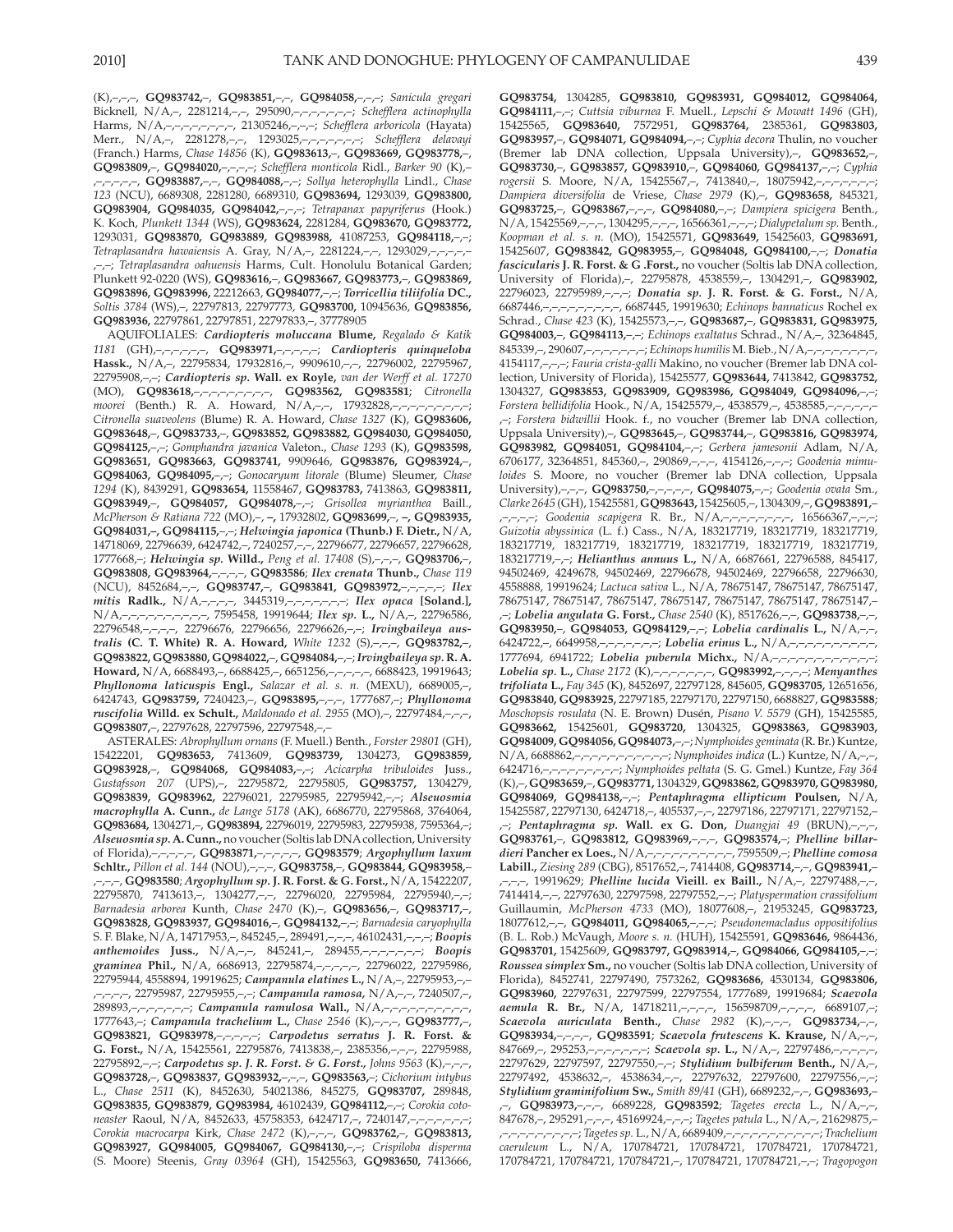*dubius* Scop., *Soltis 2472-2* (WS), 6689366, 54021625,–, **GQ983690,** –, **GQ983868, GQ983938,** –, 125632303,–,–,–; *Tragopogon porrifolius* L., *Fay 625* (K),–,–, 847675,–, 295289,–,–, **GQ984037,** –, **GQ984091,** –,–; *Villarsia calthifolia* F. Muell., N/A,–,–, 6424715,–, 343653,–,–, **–,** –, **–,** –,–; *Villarsia capitata* Nees, N/A, 15425595,–,–,–,–,–,–, **–,** –, **–,** –,–; *Villarsia sp.* J. F. Gmel., *Fay s. n.* (K),–, **GQ983655,** –, **GQ983781,** –, **GQ983873, GQ983906, GQ984032, GQ984045, GQ984133,** –,–; *Wittsteinia panderi, McKee 4852* (K),–, **GQ983647,** –,–,–, **GQ983846, GQ983892,** –, **GQ984054, GQ984074,** –,–; *Wittsteinia vacciniacea* F. Muell., N/A, 15425599,–, 7414843,–, 1304372,–,–,–,–,–,–,–

 BRUNIALES: *Berzelia lanuginosa* **(L.) Brongn.,** *Price s. n.* (WTU), 6686964, 45548852, 6686966, **GQ983769,** 348066, **GQ983824, GQ983939, GQ984001, GQ984070,** –, 1777638,–; *Brunia albiflora* **Phillips,** N/A,–, 22795856, 3764068,–, 1922258,–,–, 22796012, 22795977, 22795924,–,–; *Brunia laevis* **Thunb.,** *Chase 5810* (K), **GQ983608,** –,–, **GQ983740,** –, **GQ983861, GQ983912,** –,–,–,–,–; *Columellia oblonga* **Ruiz & Pav.,** *van der Werff et al. 14912* (MO), 18075914, 22795858, 3764070, **GQ983784,** 1922260,–, **GQ983940,** 22796013, 22795978, 22795926, **GQ983564,** –; *Desfontainia spinosa* **Ruiz & Pav.,** *Maldonado 3238* (MO), 18075916, 22795860, 3808131, **GQ983765,** 496561, **GQ983860, GQ983890,** 22796014, 22795979, 22795928, **GQ983565, GQ983582**

 DIPSACALES: *Abelia x grandiflora* (Rovelli ex André) Rehder, no voucher (Donoghue lab DNA collection, Yale University),–, 20530892, 20805313, **GQ983776,** 17863842, **GQ983814, GQ983898, GQ984029,** 17980593, **GQ984109,** –,–; *Abelia triflora* R. Br., N/A, 6686863,–,–,–,–,–,–,– ,–,–,–,–; *Acanthocalyx alba* (Hand.-Mazz.) M. J. Cannon, *Boufford 28401* (GH),–, 20530896, 20805321, **GQ983697,** 17863850, **GQ983819, GQ983952, GQ984026,** 17980597, **GQ984119,** –,–; *Adoxa moschatellina* **L.,** *Boufford et al.* 28906 (A), **GQ983610,** 20530883, 20805296, **GQ983718,** 7239765, **GQ983872, GQ983901, GQ983993,** 28172965, **GQ984103, GQ983560, GQ983578** ; *Centranthus ruber* DC., Royal Botanic Garden Edinburgh 19880314, **GQ983626,** 20530909, 20805347, **GQ983743,** 18873584,–, **GQ983965, GQ983985,** 17980610, **GQ984106,** –,–; *Cryptothladia chinensis* (Pai) M. J. Cannon, *Boufford 27846* (GH),–, 20530897, 20805323,–, 17863852,–, **GQ983926, GQ984019,** 17980598,–,–,–; *Diervilla rivularis* **Gatt.,** N/A,–, 22795880,–,–,–,–,–, 22796024, 22795990, 22795946,–,–; *Diervilla sessilifolia* **Buckley,** Cult. Arnold Arboretum; *Donoghue & Winkworth 29* (YU, A), **GQ983617,** –, 12232566, **GQ983692,** 496563, **GQ983799, GQ983968,** –,– ,–, **GQ983566, GQ983583** ; *Dipelta yunnanensis* **Franch.,** no voucher (Donoghue lab DNA collection, Yale University), **GQ983629,** 20530893, 20805315, **GQ983768,** 17863844, **GQ983832, GQ983885, GQ984013,** 17980594, **GQ984136, GQ983567, GQ983584** ; *Dipsacus laciniatus* **L.,** Cult. Royal Botanic Garden Edinburgh 19822247,–,–,–, **GQ983732,** –, **GQ983854, GQ983888,** –,–,–,–,–; *Dipsacus sativus* **[Honck.],** N/A, 14718031, 22795882, 6424725,–, 290071,–,–, 22796025, 22795991, 22795948,–, 19919672; *Dipsacus sp.* **L.,** N/A,–,–,–,–,–,–,–,–,–,–, 1777740,–; *Fedia cornucopiae* (L.) Gaertn., Cult. Royal Botanic Garden Edinburgh 20011423-32,–, 20530906, 20805341, **GQ983753,** 17863870, **GQ983825,** –, **GQ983983,** 17980607,–,–,–; *Heptacodium miconioides* Rehder, Cult. Arnold Arboretum 1549-80A; *Donoghue & Winkworth 7* (YU, A), **GQ983604,** 20530889, 28172969, **GQ983724,** 18873574, **GQ983878, GQ983917, GQ984004,** 28172947, **GQ984127,** –,–; *Kolkwitzia amabilis* Graebn., Cult. Arnold Arboretum 20447-B; *Elsiket al. 844* (A), **GQ983600,** 20530895, 20805319, **GQ983746,** 17863848, **GQ983865, GQ983959, GQ983989,** 17980596, **GQ984116,** –,–; *Leycesteria formosa* Wall., *Boufford 29867* (GH), **GQ983636,** 20530885, 20805300, **GQ983767,** 18873572, **GQ983827, GQ983881, GQ984000,** 17980586, **GQ984114,** –,–; *Linnaea borealis* L., no voucher (Donoghue lab DNA collection, Yale University), **GQ983619,** 22796590, 8954304, **GQ983766,** 22796544, **GQ983804, GQ983907,** 22796680, 22796660, 22796634,–,–; *Lonicera japonica* **Thunb.,** *Smith s. n.* (YU), **GQ983602,** –, 6424729, **GQ983785,** –, **GQ983875, GQ983915,** –,–,–,–, **GQ983587** ; *Lonicera maackii* **(Rupr.) Herder,** N/A,–,–,–,–,–,–,–,–,–,–, 1857127,–; *Lonicera orientalis* **M. Bieb.,** N/A,–, 22796641,–,–, 1304321,– ,–, 22796679, 22796659, 22796632,–,–; *Morina coulteriana* **Royle,** N/A,–,– ,–,–, 2065206,–,–,–,–,–,–,–; *Morina longifolia* **Wall. ex DC.,** Cult. Bergius Bot. Gard., Sweden; *Eriksson s. n., 2 Nov. 1999* (SBT), **GQ983601,** 20530898, 22796550, **GQ983745,** –, **GQ983798, GQ983953,** 22796681, 22796661, 22796636, **GQ983569,** –; *Nardostachys jatamansi* DC., *Boufford 29364* (GH), **GQ983614,** 20530903, 20805335, **GQ983749,** 17863864,–,–, **GQ984007,** 17980604,–,–,–; *Patrinia triloba* **Miq.,** Cult. Royal Botanic Garden Edinburgh 19980546, **GQ983625,** 20530904, 12232582, **GQ983708,** 17863866, **GQ983845, GQ983921, GQ984014,** 17980605, **GQ984108, GQ983572,** –; *Pterocephalodes hookeri* (C. B. Clarke) V. Mayer & Ehrend., *Boufford 27845* (GH), **GQ983623,** 20530899, 20805327, **GQ983712,** 17863856, **GQ983802, GQ983923, GQ984025,** 17980600, **GQ984098,** –,–; *Sambucus caerulea* Raf., no voucher (Donoghue lab DNA collection, Yale University), **GQ983634,** –,–, **GQ983704,** –, **GQ983796, GQ983967, GQ984038,** –, **GQ984092,** –,–; *Sambucus racemosa* L., N/A,–, 20530881, 20805292,–, 17863820,–,–,–,–,–,–,–; *Sambucus*

*williamsii* Hance, N/A,–,–,–,–,–,–,–,–, 28172967,–,–,–; *Scabiosa columbaria* L., Cult. Royal Botanic Garden Edinburgh 10001354, **GQ983595,** 20530901, 20805331, **GQ983763,** 17863860,–,–, **GQ984021,** 17980602, **GQ984081,** –,–; *Sinadoxa corydalifolia* C. Y. Wu, Z. L. Wu & R. F. Huang, *Boufford et al. 26555* (A), **GQ983638,** 20530882, 20805294, **GQ983779,** 18873560, **GQ983877,** – ,–, 28172964,–,–,–; *Symphoricarpos orbiculatus* Moench, N/A,–, 20530887, 20805303,–, 17863832,–,–,–, 28172945,–,–,–; *Symphoricarpos sp.* Duhamel, Cult. Arnold Arboretum; *Donoghue & Winkworth 28* (YU, A), **GQ983633,** –,–, **GQ983709,** –, **GQ983787, GQ983961, GQ984017,** –,–,–,–; *Tetradoxa omeiensis* (Hara) C. Y. Wu, *Donoghue et al.* 4000 (A), **GQ983607,** 20530884, 20805298, **GQ983711,** 17863826, **GQ983847, GQ983947, GQ984033,** 17980585, **GQ984131,** –,–; *Triosteum perfoliatum* L., no voucher (Donoghue lab DNA collection, Yale University), **GQ983597,** 20530888, 20805305, **GQ983682,** 18873570, **GQ983793, GQ983942, GQ983994,** 17980589, **GQ984101,** –,–; *Triplostegia glandulifera* **Wall. ex DC.,** *Boufford 30108* (GH), **GQ983612,** 20530902, 20805333, **GQ983698,** 17863862, **GQ983833, GQ983920, GQ984027,** 28172959, **GQ984079, GQ983577, GQ983593** ; *Valeriana hirtella* **Kunth,** N/A,–,–,–,–,–,–,–, 22797863,–, 22797837,–,–; *Valeriana officinalis* **L.,** Cult. Royal Botanic Garden Edinburgh 19721065, 8452795, 38231958, 40068099, **GQ983774,** 40068129, **GQ983864, GQ983977,** –, 27529350,–, 6689554, 19919640; *Valerianella locusta* **(L.) Laterr.,** *Patterson 2001* (SFSU), **GQ983622,** 20530905, 20805343, **GQ983713,** 17863872,–, **GQ983911,** –, 17980608, **GQ984123,** –,–; *Viburnum acerifolium* **L.,** N/A,–,–,–,–,–,–,–,–,–,–, 6689555,–; *Viburnum opulus* **L.,** no voucher (Donoghue lab DNA collection, Yale University), 8452798,–,–, **GQ983679,** –, **GQ983843, GQ983930,** – ,–,–,–, **GQ983594** ; *Viburnum rhytidophyllum* **Hemsl. ex Forb. & Hemsl.,** N/A,–, 22797815, 2605738,–, 1304368,–,–, 22797862, 22797852, 22797835,– ,–; *Weigela hortensis* C. A. Mey., Cult. Arnold Arboretum 1897-77-A; *Kelly and Buckland 28* (A), **GQ983609,** 20530891, 20805311, **GQ983755,** 18873576, **GQ983855, GQ983918, GQ984018,** 17980592, **GQ984082,** –,–; *Zabelia corymbosa* (Regel & Schmalh.) Makino, no voucher (Donoghue lab DNA collection, Yale University),–,–,–, **GQ983760,** –,–,–,–,–,–,–,–; *Zabelia taihyoni* (Nakai) Hisauti & Hara, no voucher (Donoghue lab DNA collection, Yale University), **GQ983627, GQ983641, GQ983675,** –, **GQ983786, GQ983788,** – ,–, **GQ984046, GQ984135,** –,–

 ESCALLONIACEAE: *Anopterus macleayanus* F. Muell., *Forster 26573* (GH), 15422205, **GQ983639,** 9856890, **GQ983722,** 1922256, **GQ983874, GQ983946, GQ984023, GQ984061,** –,–,–; *Eremosyne pectinata* **Endl.,** *Soltis s. n.* (WS), 6687549, 22795862, 22795799, **GQ983716,** 1015304, **GQ983791, GQ983945,** 22796015, 22795980, 22795930, 1777710,–; *Escallonia coquimbensis* **J. Rémy,** no voucher (Soltis lab DNA collection, University of Florida),–,–,–, **GQ983719,** –, **GQ983838, GQ983943,** –,–,–, 1777678, **GQ983585** ; *Escallonia rubra* **Pers.,** N/A, 15425575, 22795864, 7572953,–, 18075930,–,–, 22796016, 22795981, 22795932,–,–; *Forgesia racemosa* J. F. Gmel.,*J. F. 425* (MO), 18075918, **GQ983661,** 18075944, **GQ983780,** 39725408, **GQ983789, GQ983913, GQ984036, GQ984041, GQ984076,** –,–; *Polyosma sp.* **Blume** , *McPherson 18643* (MO),–,–,–, **GQ983695,** –, **GQ983815, GQ983899,** –,–,–, **GQ983575,** –; *Polyosma cunninghamii* **Benn.,** N/A,–, 22797811, 22797771,–, 9910001,–,–, 22797860, 22797850, 22797831,–,–; *Tribeles australis* **Phil.,** N/A, 18077602, 22797124, 22797094,–, 9909898,– ,–, 22797183, 22797168, 22797148,–,–; *Valdivia gayana* J. Rémy , *Zapata 99* (MO), 18077606, **GQ983642,** 18077616, **GQ983751,** 39725410,–, **GQ983979, GQ984039, GQ984052, GQ984085,** –,–

 PARACRYPHIACEAE: *Paracryphia alticola* **(Schltr.) Steenis,** *Pintaud 561* (K), 18077600, 22797122, 22797092, **GQ983689,** 9909880, **GQ983794, GQ983900,** 22797182, 22797158, 22797146, **GQ983571, GQ983589;**  *Quintinia quatrefagesii* **F. Muell.,** *Lundberg 31* (UPS),–,–,–, **GQ983727,** –, **GQ983805, GQ983922,** –,–,–, **GQ983576, GQ983590;** *Quintinia verdonii* **F. Muell.,** N/A, 18077604, 22797480, 7414459,–, 1304335,–,–, 22797626, 22797594, 22797544,–,– ; *Sphenostemon lobosporus* (F. Muell.) L. S. Sm., *Jensen 280* (QRS), **GQ983631, GQ983660, GQ983668,** –, 9909967, **GQ983826, GQ983919, GQ983981, GQ984044, GQ984086,** –,–.

APPENDIX 2. Amplification and sequencing primers (5' to 3') for the ten chloroplast and two nuclear ribosomal DNA regions used in this study. References indicate the original source of primer sequences; for the *rpoC2* and *rps4* sequences, numbers in brackets indicate the 5′ most base for that gene region in the *Panax ginseng* complete chloroplast genome sequence (GI: 52220789).

*ndhF* **gene - FORWARD:** ndhF\_5′-PCR: ATGGAACAGACATATCAATA TGSGTGG (Olmstead and Reeves 1995), ndhF\_274: CTTACTTCTATTAT GTCAATATTAAT, ndhF\_536: TTGTAACTAATCGTGTAGGGGA, ndhF\_ 972: GTCTCAATTGGGTTATATGATG, ndhF\_1318: GGATTAACYGCA TTTTATATGTTTCG, ndhF\_1603: CCTYATGAATCGGACAATACTATGC, **REVERSE:** ndhF\_3′-PCR: CCYASATATTTGATACCTTCKCC ( Olmstead